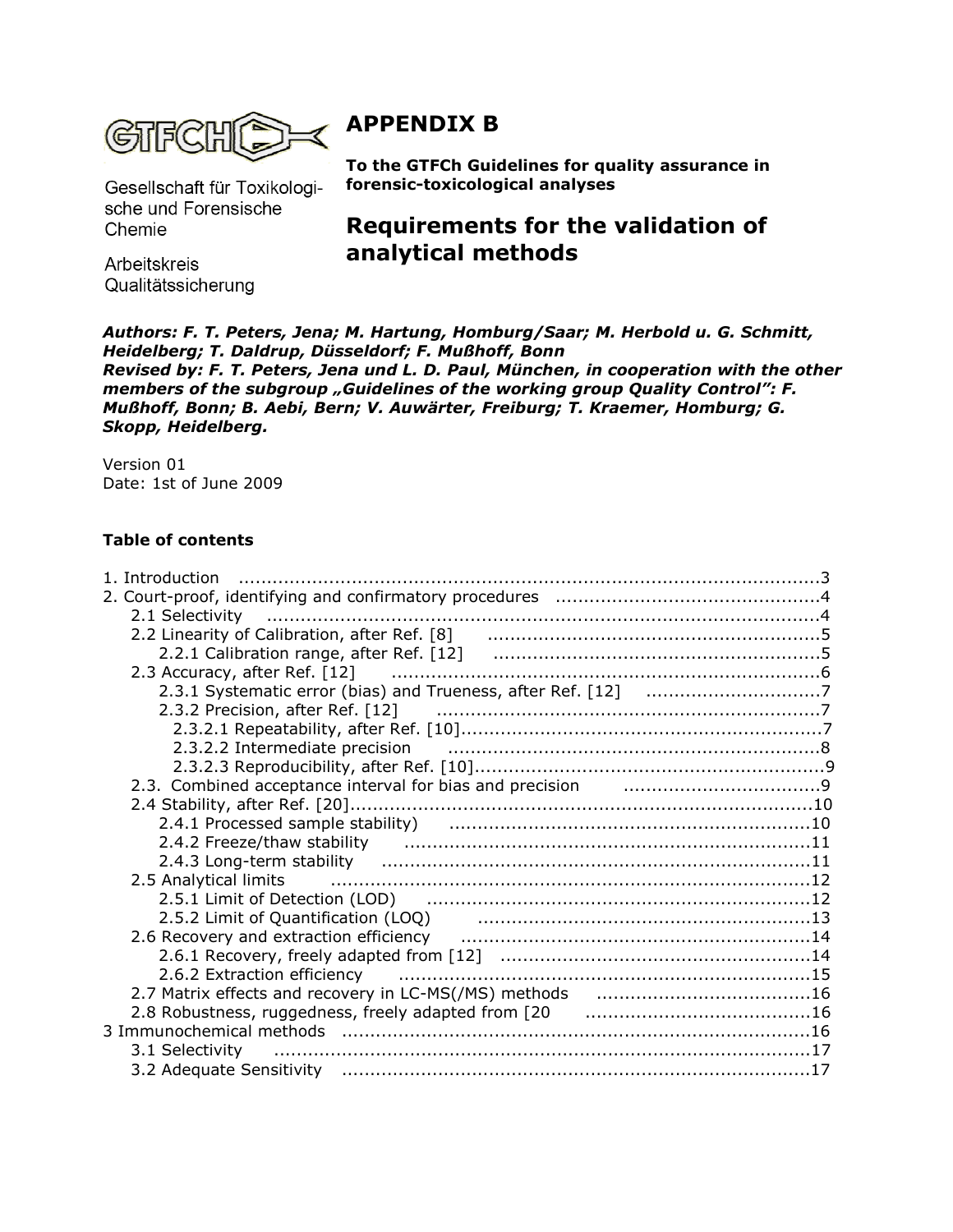| Anhang II: Appendix II: Calculation of the 95% B-tolerance interval, after [25] 23 |  |
|------------------------------------------------------------------------------------|--|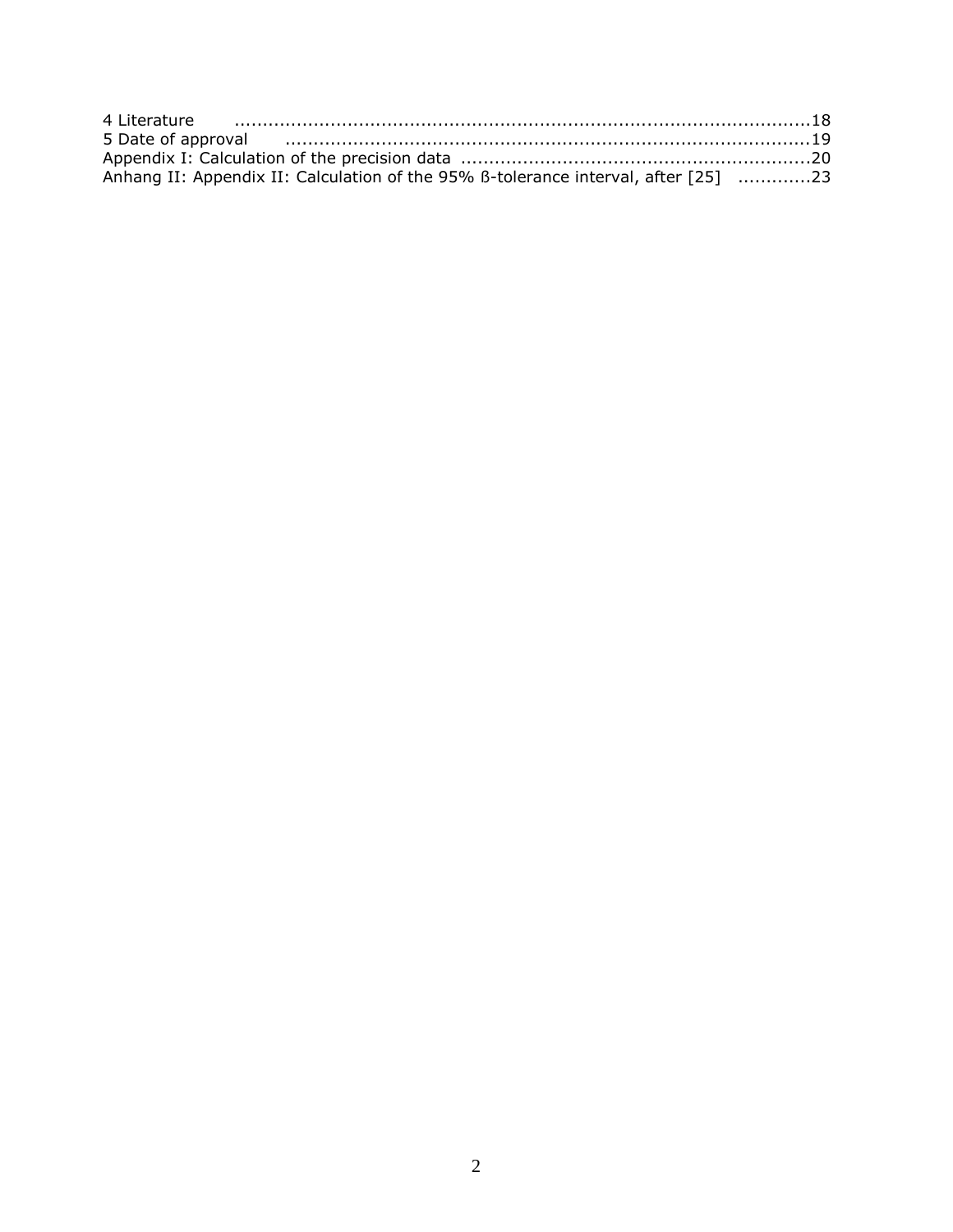### **1 Introduction**

The validation of analytical methods is a prerequisite for the quality and comparability of analytical results. It is part of the documentation of the fitness for purpose of the analytical procedure. Analytical results that are obtained by using validated methods are not only the basis of a reliable interpretation, but are also difficult to challenge in cases of controversy. This is important in the field of forensic toxicology.

Chapter 1 of the GTCh "Guidelines for quality assurance in forensic-toxicological analyses" states that laboratories should guarantee that analyses are performed according to the currently acknowledged technical state of art. Chapter 5 of the same document describes the validation of analytical methods and the documentation of validation results. This implies that the validation of analytical methods should also be based on the currently acknowledged scientific level.

In this appendix B of the GTFCh guideline for quality assurance, the criteria for the validation of methods that are regularly and routinely used are discussed in more detail. The recommendations in this appendix are based on current scientific state of knowledge. Besides the required validation parameters and their acceptance criteria, statistical methods for the calculation of individual parameters will be defined.

If a method is used incidentally or only once, or in case of the analysis of postmortem material, the validation effort may be reduced or standard addition may be used, according to Ref. [1].

If a validated method is modified, the fitness for purpose of the modified method shall be demonstrated. This may be accomplished by means of a partial validation, which includes the re-examination of those validation parameters potentially affected by the modifications in selected validation experiments.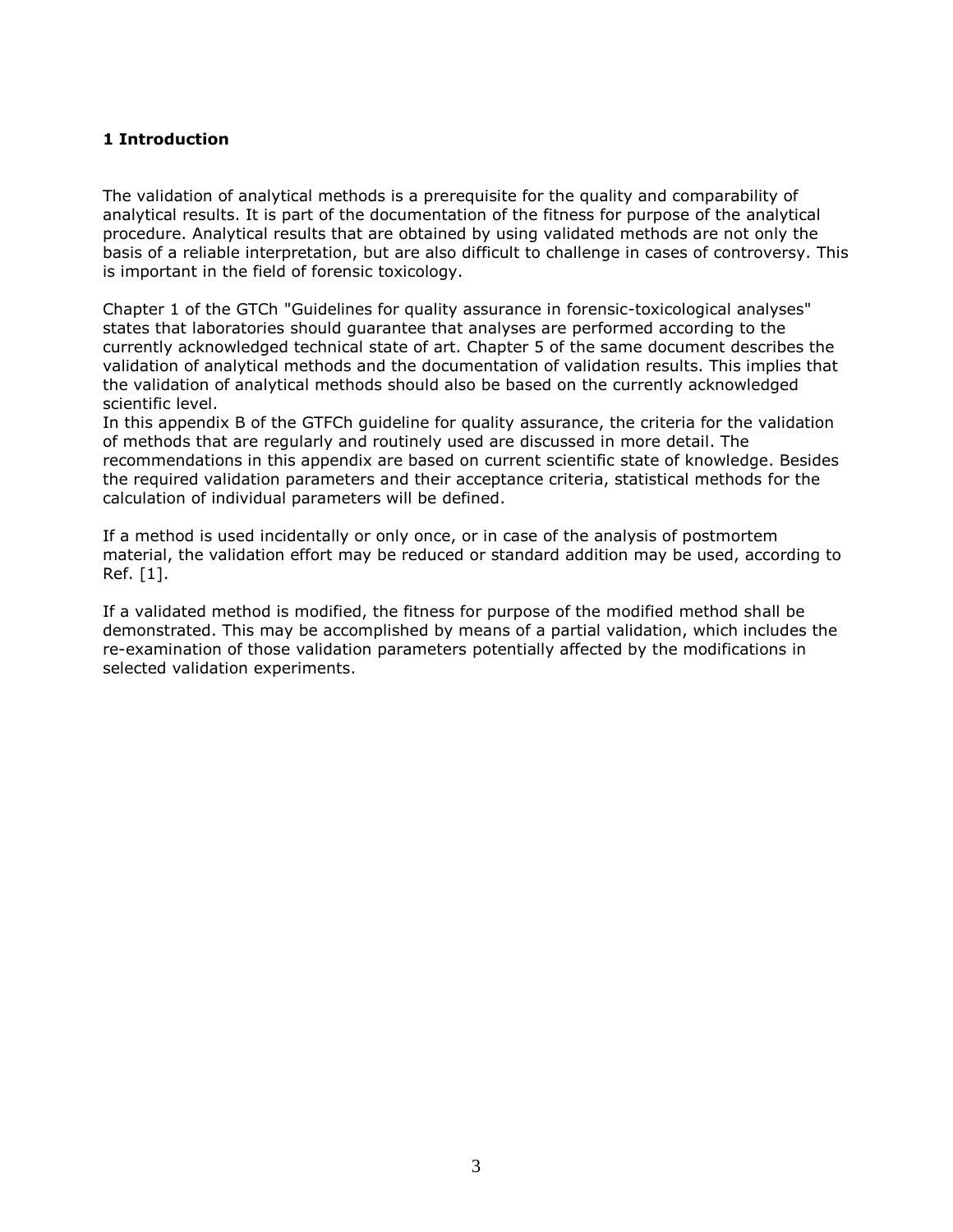# **2 Court-proof, identifying and confirmatory procedures**

# **2.1 Selectivity**

*Selectivity* is the capability of a method to simultaneously detect and identify unambiguously *several substances that are to be analyzed* without mutual interferences or interferences from other endogenous or exogenous substances (metabolites, contaminations, degradation products, matrix).

*Specificity* is the capability of a method to detect and identify unambiguously *a single subtance or substance class* without being negatively affected by other substances in the sample (see above).

#### **Practical establishment:**

- Work-up of at least 6 blank samples, each from a different batch (blank without internal standard (IS))

-Work-up of at least 2 zero samples (blank with IS)

- Work-up of spiked blank samples containing other substances and metabolites that may be expected in authentic samples

-If applicable, additional work-up of authentic samples, containing high concentrations of potentially interfering substances including their characteristic spectrum of metabolites.

In none of the experiments mentioned above, interferences (e.g. interfering peaks) with the aim of the experiment (identification and/or analysis of (a) substance(s)) should occur. The number of blank samples from different batches to be analyzed must be at least 20 if only 2 diagnostic ions are used for identification with selected ion monitoring (the analytical reason for this procedure should be documented). In the experiments with spiked samples, a larger spectrum of other substances and metabolites should be tested for interference in a similar fashion.

#### *Note: In case of purely quantitative methods, for whicha satisfactory accuracy has been established, a separate work-up of blanks and zero samples may omitted.*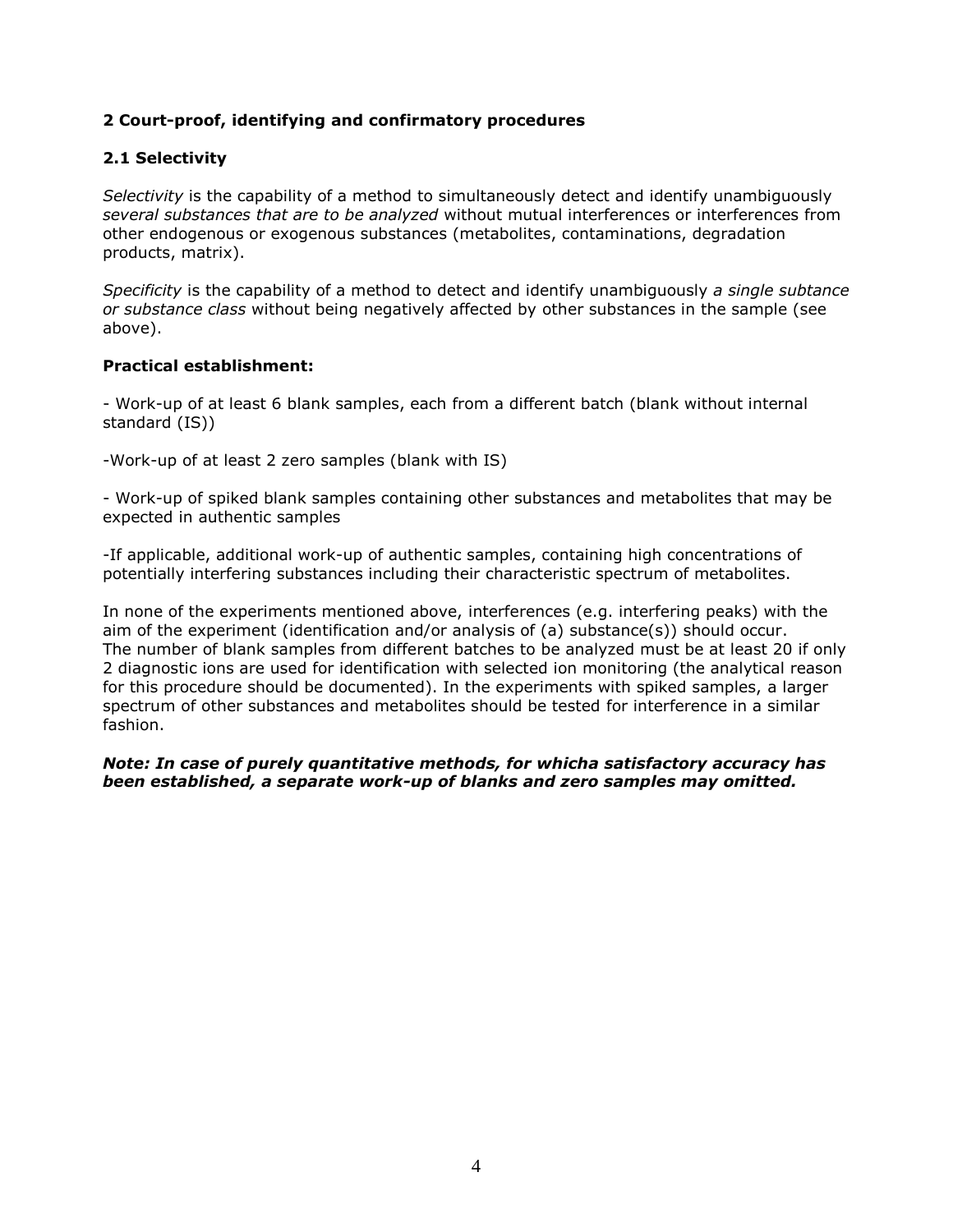# **2.2 Linearity of Calibration, after Ref. [8]**

The linearity of a analytical method is its capability to produce responses that are directly proportional to the concentration or amount of the substance in the sample, within a defined measuring range.

# **2.2.1 Calibration range, after Ref. [12]**

The calibration range of an analytical method is the range between (and including) the upper and lower concentrations or amounts of a substance in a sample, for which acceptable precision, accuracy and linearity has been demonstrated. The chosen calibration range should cover the vast majority of the concentrations that are expected in authentic samples. If the therapeutic concentration range is known, it should fall within the calibration range.

#### **Practical establishment:**

-Prepare calibrators by spiking blank matrix at at least five concentration levels (not including zero), preferably spaced evenly across the calibration range. The lowest calibrator (not zero) should not be lower than the limit of quantitation.

-Perform 6 determinations at each concentration (repeatability conditions).

-Plot the peak area ratios, or if applicable the peak hight ratios (substance/IS) against the nominal concentrations (most probable values) of the calibrators.

-Test for outliers by using the Grubbs-test (significance level: 95%) and if applicable remove significant outliers. In total, not more than 2 outliers must be present and these must not occur at the same concentration level.

-Test for homogeneity of variance by using the F-test (comparing the highest and lowest concentration level), or by using the Cochran test comparing all concentrations (significance: 99%).

-In case of homogeneity of variance (homoskedasticity): use simple linear regression; test the fit statistically by using Mandel's linearity test.

-Non-homogeneity of variance (heteroskedasticity) is generally observed for calibration ranges covering more than one order of magnitude.

-Alternative I: Limit the calibration range until homogeneity of variance is established. -Alternative II: Choose and statistically test goodness of fit of of a weighted calibration model. Generally, applying the weighting factors  $1/x$  or  $1/x<sup>2</sup>$  will provide a sufficient compensation for heteroskedasticity.

Before a linear model is discarded, the practical implication of the non-linearity should be evaluated, e.g. by examining the accuracy results. If these are acceptable, the linear model may be used nevertheless.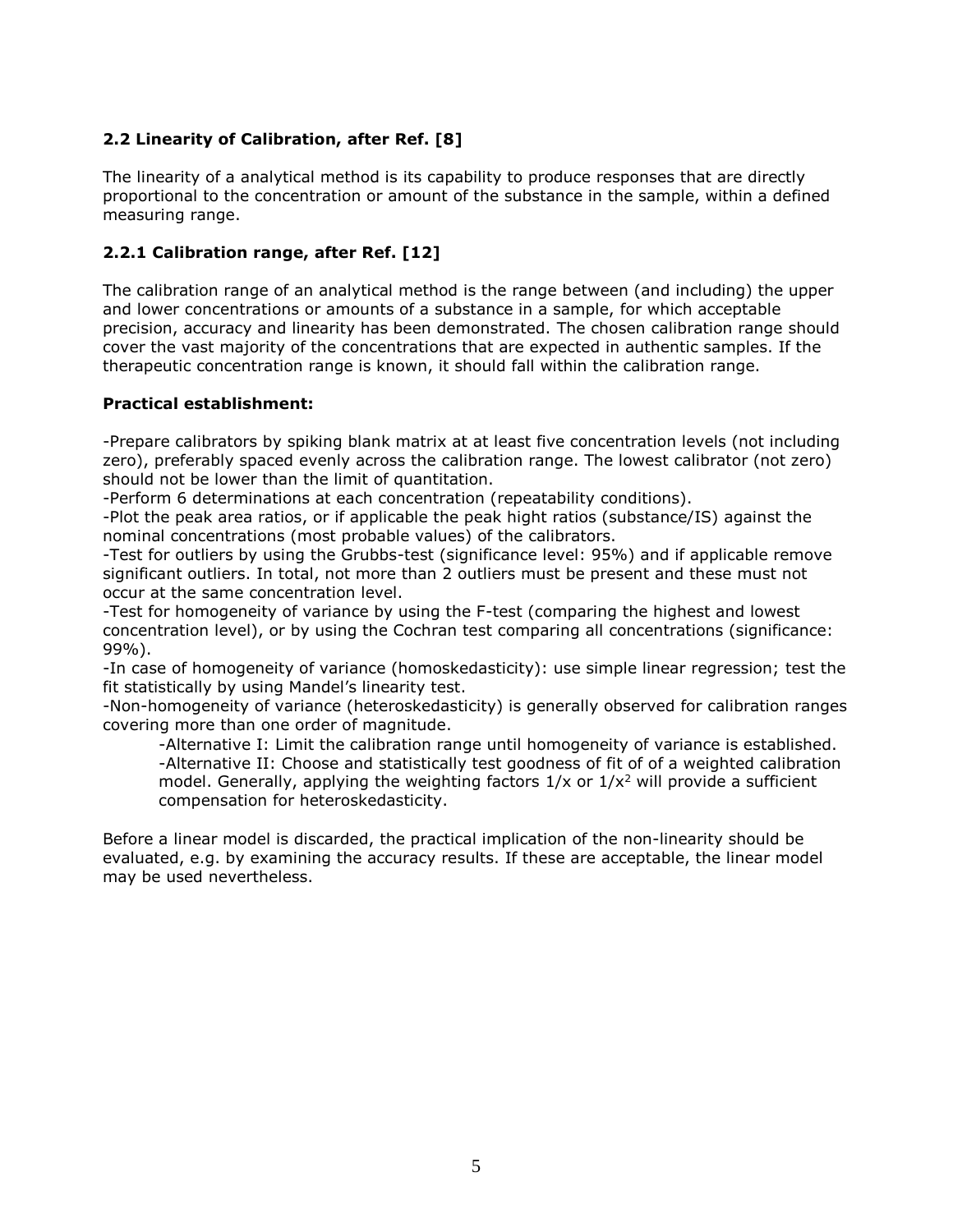Note: If neat standard solutions are to be used as calibrators during routine application, it must be demonstrated during validation that the calibration curves of matrix calibrators and neat standard solution calibrators do not differ significantly.

-Test for homogeneity of the residual variance of both calibration curves by using the F-test (significance: 99%);

-regression analysis on the average response of the matrix- and neat standard solution calibrators: One-sample t-test on the significance (significance 99%) of the intercept (expected value: 0)) and the slope (expected value: 1).

# **2.3 Accuracy, after Ref. [12]**

Accuracy is the the difference between an individual result and the accepted reference value resulting from both systematic and random errors.

#### **Practical establishment:**

-Prepare homogeous pools of quality control (QC) samples at at least 2 concentrations (low and high relative to calibration range), but preferably at 3 concentrations (low, medium and high relative to the calibration range), by spiking pools of blank matrix.

-Divide into aliquots (individual QC samples).

-Store under normal conditions (e.g. –20°C).

-Analyze at least 2 QC samples of each concentration level, on each of at least 8 days.

It is recommended to prepare an additional QC pool with concentrations well above the calibration range. These QC samples should be pretreated by using a smaller sample volume or by diluting, resulting in substance concentrations in the pretreated sample that are within the calibration range. The results obtained for these QC samples are multiplied by appropriate correction factors and subsequently used to calculate the accuracy and precision as with the other QC data.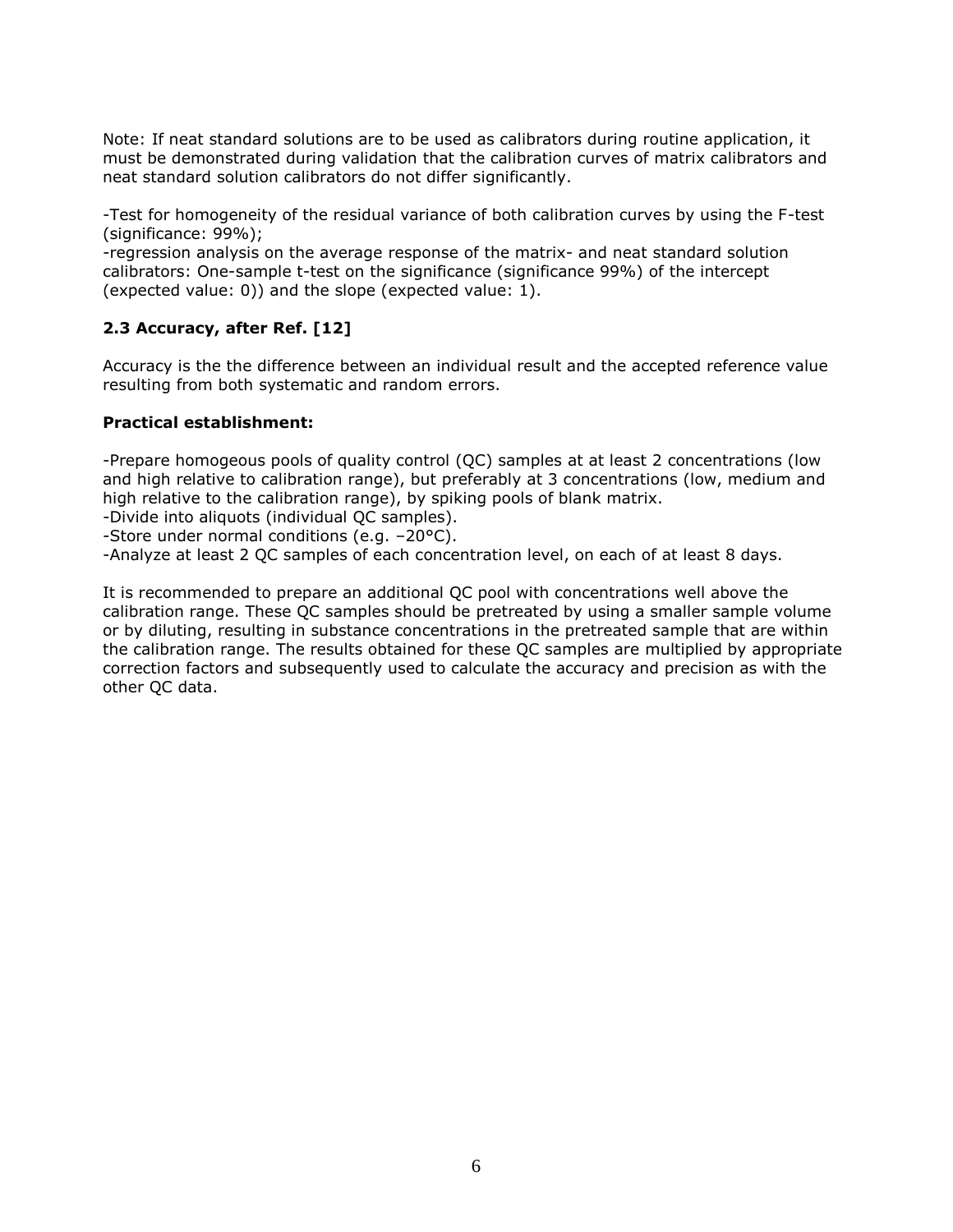# **2.3.1 Systematic error (bias) and Trueness, after Ref. [12]**

Bias is the difference between the average test result and the accepted reference value. It is a measure of the systematic errors in a quantitative analysis.

- The bias is calculated from the average of all measurements and the accepted reference value at each concentration by using the following formula:

$$
\text{Bias}\left[\text{%}\right] = \frac{\overline{X} - \mu}{\mu} \cdot \text{100\%}
$$

 $\overline{\mathbf{X}}$  Average of all measurements

**μ** Accepted reference value

- Bias values within ±15% (±20% near the limit of quantification) are acceptable.

Trueness ist he difference between the average of a sufficiently large number of measurement results (e.g. controls from routine) and the accepted reference value. The level of trueness is generally expressed in the form of a systematic error (bias).

# **2.3.2 Precision, after Ref. [12]**

Precision is the extent of scatter of individual values around their average.

It is a measure of the random errors of a quantitative analysis.

Precision is generally expressed in terms of "imprecision" and calculated as a standard deviation of the measurement results. A higher imprecision is expressed by a higher standard deviation.

# **2.3.2.1 Repeatability, after Ref. [10]**

Repeatability is the precision calculated from independent measurement results that were obtained by using the same method, the same sample material, in the same laboratory, by the same person and using the same instrumentation within a short time period.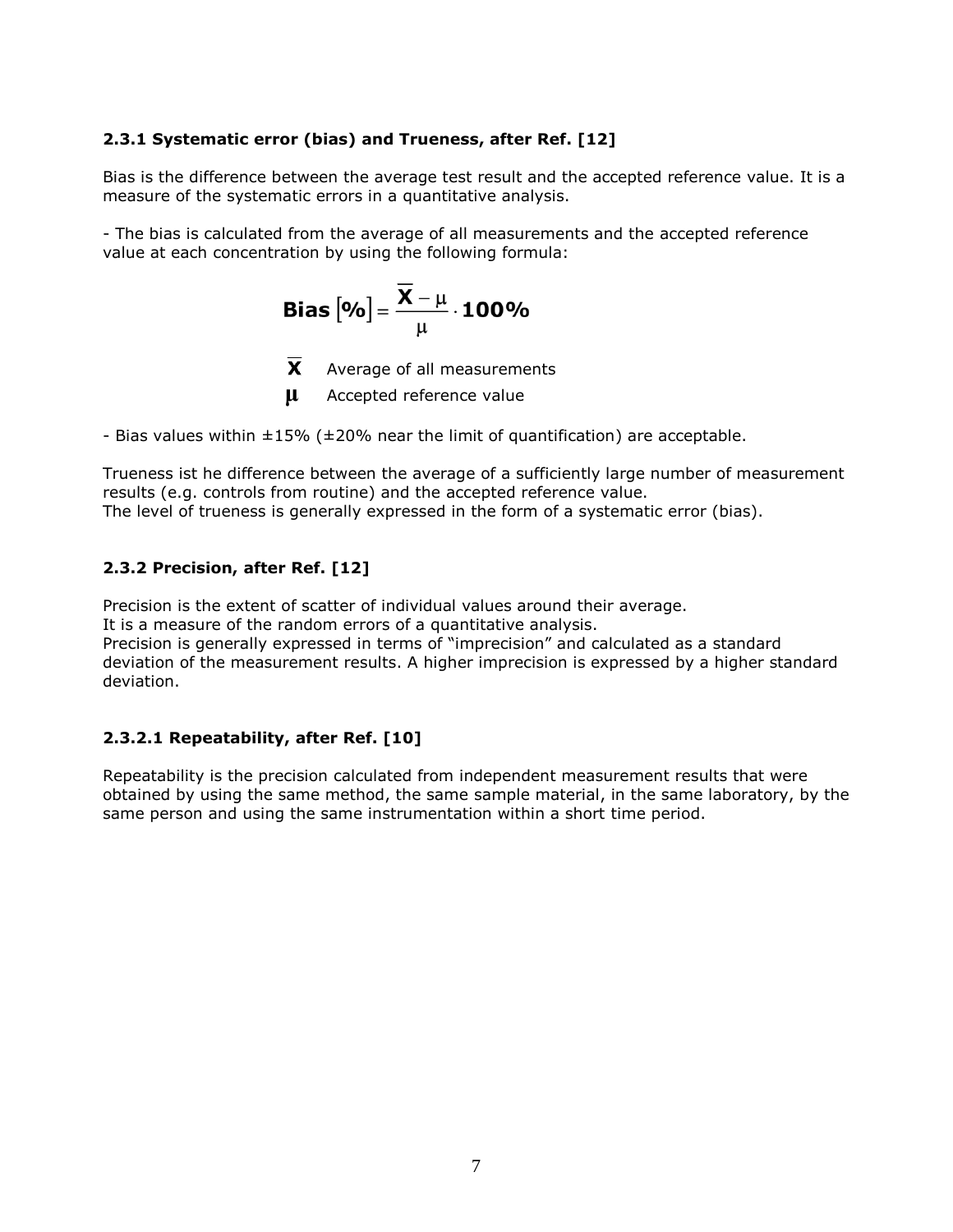# **Calculation:**

In an experimental design as described above, the calculation may be performed by using the formulas given in appendix I to this guideline, as follows:

- Determination as relative standard deviation (coefficient of variation) within days:

$$
\text{RSD}_r\big[\text{%}\big] = \frac{\sqrt{s_r^2}}{\overline{X}} \cdot \textbf{100}
$$

| <b>RSDR</b> | Repeatability |
|-------------|---------------|
|             |               |

**s 2 <sup>r</sup>** Variance, calculated according to appendix I

**X** Average of all measurements

-  $RSD_r \leq 15\%$  (20% near the limit of quantification) is acceptable.

# **2.3.2.2 Intermediate precision**

Precision of the analysis within a laboratory, using the same sample with deliberate changes in one parameter (e.g. person, instrument or time)

### **2.3.2.2.1 Time-different intermediate precision**

Time-different intermediate precision, in which the time factor "day" varies between the measurements, is the most common type of intermediate precision.

Calculation:

In a study design as described above, the calculation of time-different intermediate precision may be performed with the help of the formulas given in appendix I of this guideline:

- Calculation as relative standard deviation:

$$
\text{RSD}_{(T)}[\%] = \frac{\sqrt{s_t^2 + s_r^2}}{\overline{\textbf{X}}} \cdot 100
$$

**RSD(T)** Time-different intermediate precision

- **s 2 <sup>t</sup>** Between-day precision (variance) calculated according to app I
- **s 2 <sup>r</sup>** Repeatability (variance), calculated according to appendix I
- **X** Average of all measurements

- RSD( $T$ )  $\leq$  15% (20% near the limit of quantification) is regarded as acceptable.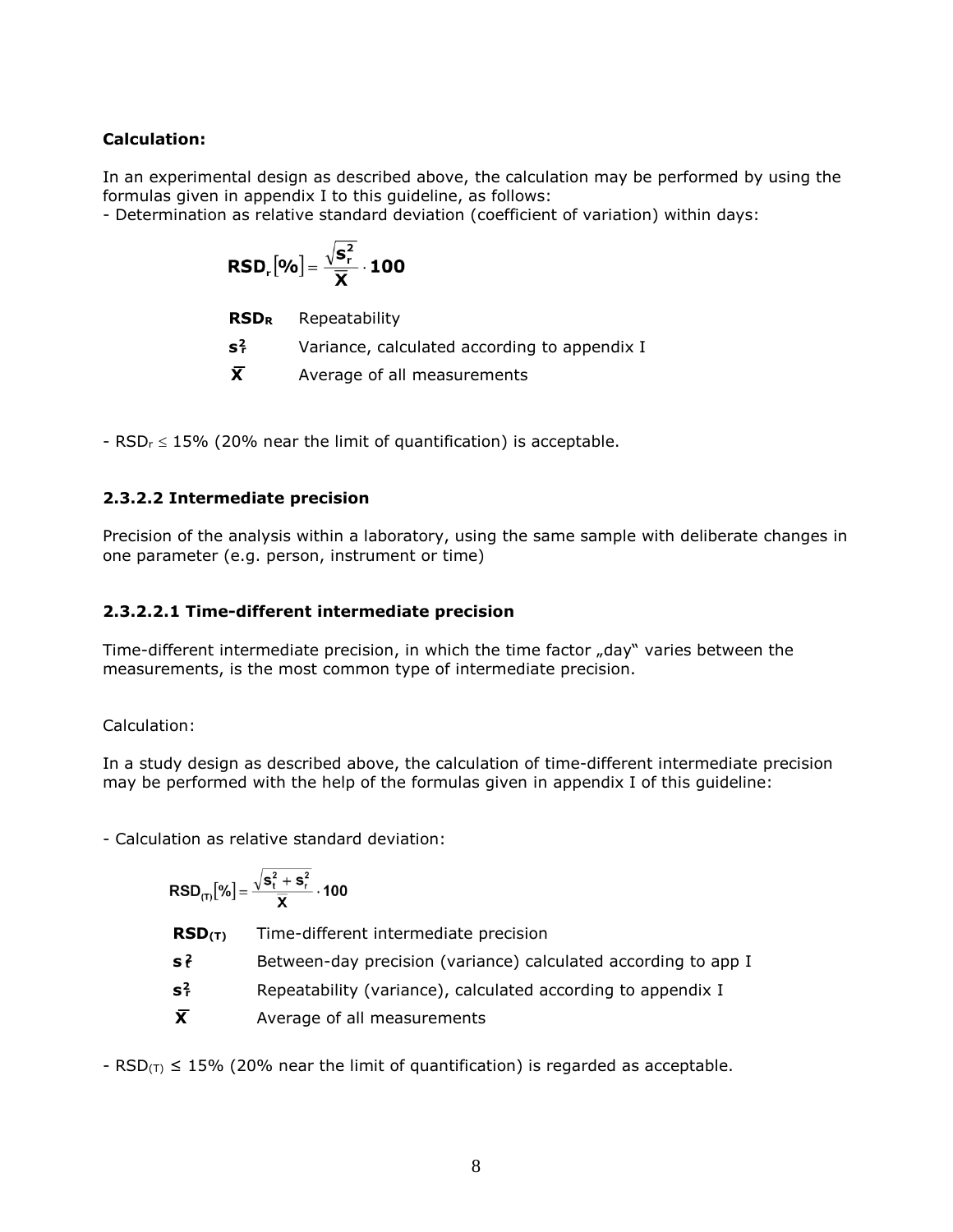Analogous experimental designs are feasible for the determination of person-different and instrument-different intermediate precision.

# **2.3.2.3 Reproducibility, after Ref. [10]**

Precision under conditions where results are obtained by using the same method and the same sample matrix, in different laboratories by different persons using different equipment.

Calculation: Reproducibility cannot be calculated from an experimental design as described above. It may be determined by analyzing QC samples in different laboratories (e.g. by interlaboratory testing, provided all participants use the same analytical protocol).

# **2.3.3 Combined acceptance interval for bias and precision**

In addition to the acceptance criteria mentioned above for bias and precision, the accuracy (combination of bias and precision), expressed as the 95% ß-tolerance interval, should be completely within an acceptance interval of  $\pm 30\%$  ( $\pm 40\%$  near the limit of quantitation). If the bias and the time-different intermediate precision were determined from duplicate measurements on eight different days, the ß-tolerance interval may be estimated by using the following approximation:

$$
\mathsf{L}_{_{\mathrm{u}}}[\%]\! = \mathsf{Bias}[\%]\! - \mathsf{2,508} \cdot \mathsf{RSD}_{_{(\mathrm{T})}}[\%]
$$

$$
L_{\circ}[\%] = Bias[\%] + 2,508 \cdot RSD_{\text{CD}}[\%]
$$

**Lu** lower limit of the 95% ß-tolerance interval

**Lo** upper limit of the 95% ß-tolerance interval

The limits of the tolerance interval obtained from these approximations represent the worst case situation. Thus, if they are still within the acceptance interval, the criteria can be considered fulfilled..

If they are outside the acceptance interval, the equation for the exact calculation of the respective 95% ß-tolerance interval (given in appendix II) should be used to test if the method meets the acceptance criteria nonetheless.

If the bias and the time-different intermediate precision were not determined from duplicate measurements on eight different days, the ß-tolerance interval should also be calculated according to appendix II.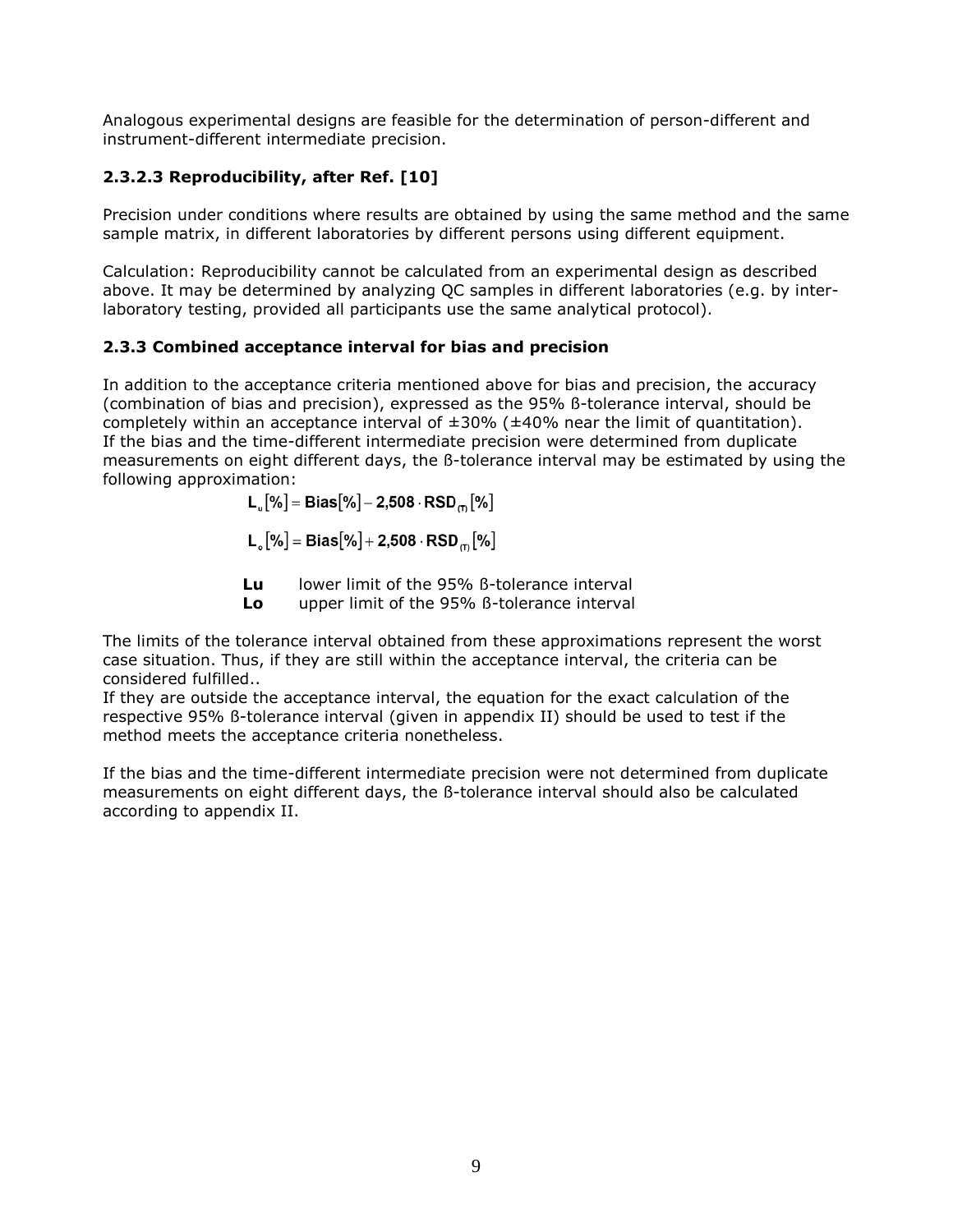# **2.4 Stability, after Ref. [20]**

The chemical stability of a substance in a specified matrix under given conditions over given time intervals.

The stability of the analyte should be warranted from the moment of sampling until the completion of the analysis. The stability during storage and freezing/thawing is independent of the analytical method used and therefore appropriate stability data may be taken from the literature. If these data are not available, they must be acquired during method validation. In contrast, the stability of the (derivatized) analyte in a processed sample is very much dependent on the method used. Therefore, it must always be investigated during of method validation.

#### **2.4.1 Processed sample stability**

The stability of the (derivatized) analyte in a completely processed sample in the tray of the autosampler for the time of a regular analytical batch.

Practical determination:

-Work-up at least 6 QC samples at low and high concentrations (relative to the calibration range).

-At each concentration, pool the processed samples.

-Divide each sample pool into at least 6 aliquots.

-Inject the aliquots at regular time intervals in over a time period that corresponds to the time of a regular (routine) analytical batch.

-For each concentration, plot the absolute (!) peak areas (if applicable peak hights) against the times of injection and apply linear regression.

A significantly negative slope of the regression line indicates instability of the (derivatized) analyte in processed samples. The maximum acceptable decrease in the peak areas (if applicable peak hights) over the testing period is 25% when deuterated standards are used and 15% in other cases (20% near the limit of quantification).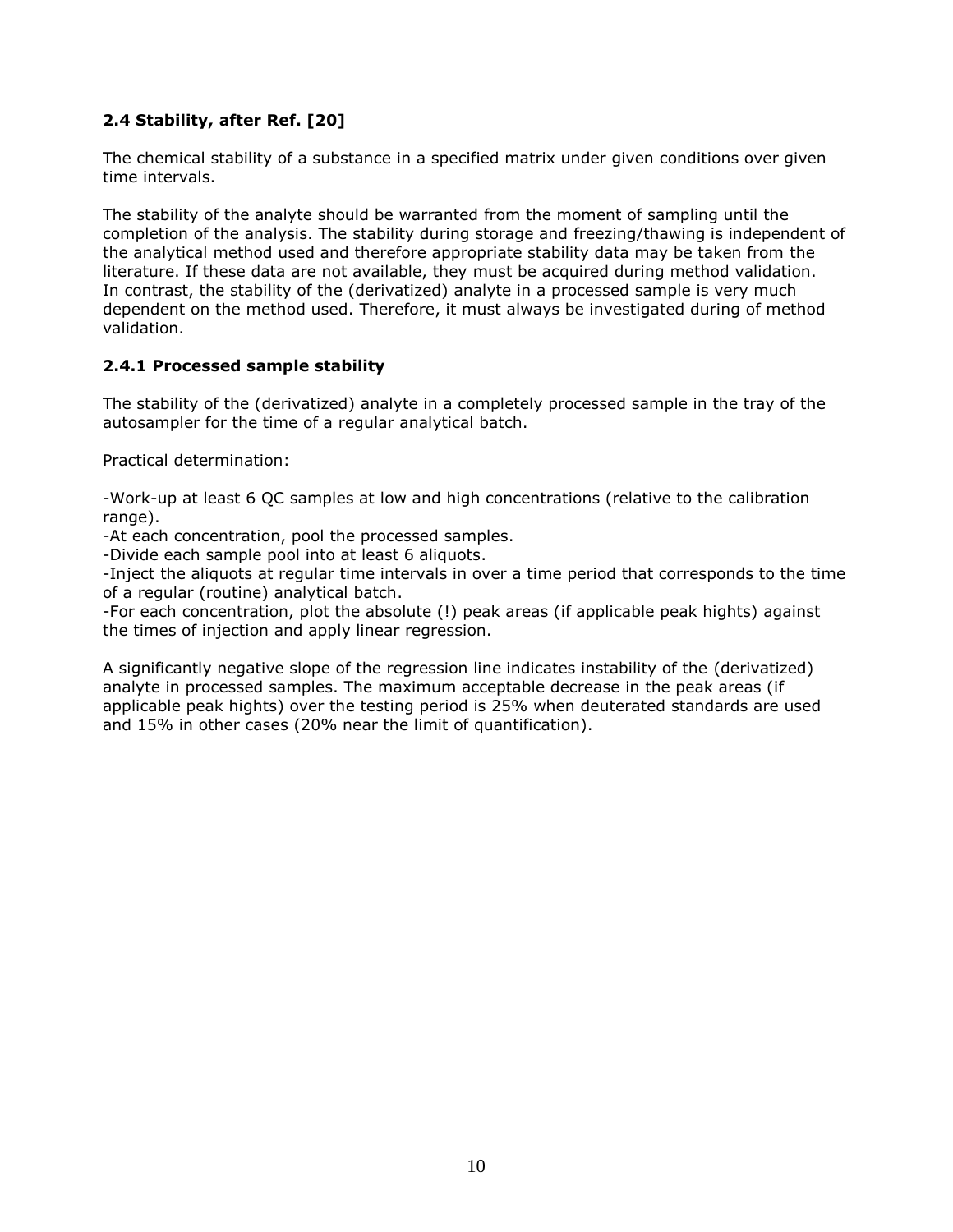# **2.4.2 Freeze/thaw stability**

The stability of the analyte in the sample matrix during repeated freezing and thawing.

Practical determination:

-Analyze at least 6 QC samples at low and high concentrations (relative to the calibration range), without previous treatment (control samples).

-Analyze at least 6 QC samples at low and high concentrations (relative to the calibration range), after at least three freeze/thaw cycles (stability samples).

-Each freeze/thaw cycle should consist of at least 20 hours of freezing and at least 1 hour of thawing.

The average result of the stability samples should be within 90-110% of the corresponding average result of the control samples. The 90% confidence interval of the stability samples should be within 80-120% of the corresponding average value of the control samples.

# **2.4.3 Long-term stability**

The stability of the analyte in the sample matrix during storage over a longer time period.

Practical determination:

-Analyze at least 6 QC samples at low and high concentrations (relative to the calibration range), without previous treatment (control samples; they may be the same as the control samples for freeze/thaw stability)

-Analyze at least 6 QC samples at low and high concentrations (relative to the calibration range), after storage under normal routine storage conditions, preferably over actual storage periods (stability samples).

The average result of the stability samples should be within 90-110% of the corresponding average result of the control samples. The 90% confidence interval of the stability samples should be within 80-120% of the corresponding average value of the control samples.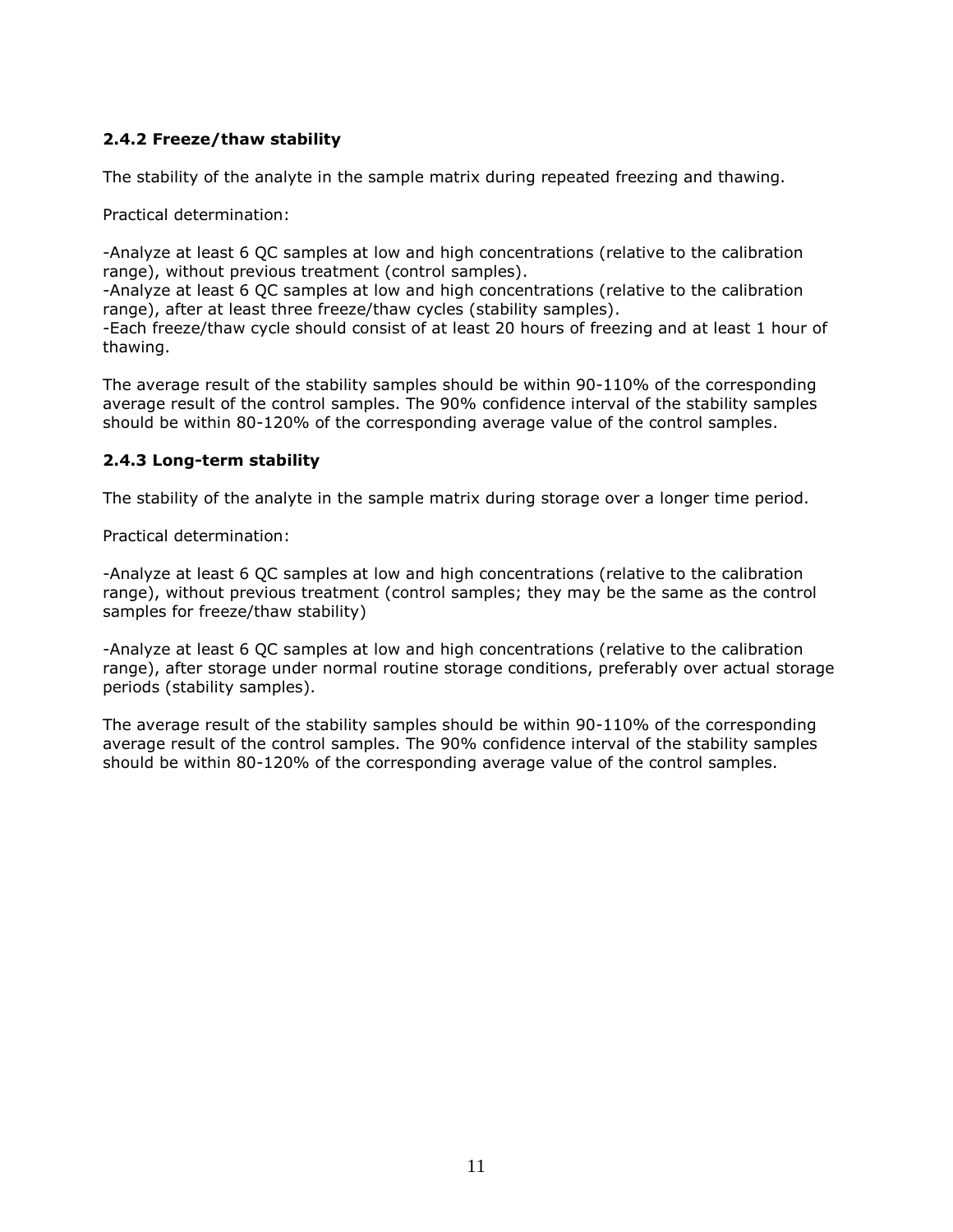#### **2.5 Analytical limits**

### **2.5.1 Limit of Detection (LOD)**

The limit of detection is defined as the lowest concentration of the analyte in a sample, where the identification criteria are met.

For its estimation, the following methods may be used:

Determination of the signal-to-noise ratio:

-Prepare samples with decreasing analyte concentrations in the range of the expected limit of detection, by spiking of blank matrix

-Analyze the samples and determine the signal-to-noise ratios.

The limit of detection is the lowest concentration of the analyte in the sample matrix, at which the signal-to-noise ratio is at least 3:1. In case of MS detection, this applies both to the target ion and the qualifier ions.

In addition, the identification criteria (see main guideline) must also be met at the LOD.

Alternative for MS-based methods (determination according to DIN 32645 [26]):

-Prepare calibrators at at least 5 concentration levels (not including zero) starting in the range of the expected LOD by spiking of blank matrix

-Calibrator concentrations should be spaced evenly over the calibration range and the concentration of the highest calibrator must not be more than 10 times the calculated LOD.

Note: The resulting range of this calibration curve (for the determination of the analytical limits) is generally not identical with the full calibration- respectively linearity-range of the method.

-Analyze the calibrators with a number of replicates at each concentration that corresponds to the number of replicates in routine sample analyses (generally single analysis)

-Plot the peak area ratios (if applicable peak hight ratios; analyte/IS) of the least abundant ion against the nominal concentrations of the calibrators.

-Apply linear regression and determine the limit of detection by using the following equation with  $\alpha = 0.01$  (in case of GC-MS analyses with  $\alpha = 0.1$ )

$$
X_{\scriptscriptstyle NG}=s_{\scriptscriptstyle x_0}\cdot t_{\scriptscriptstyle f,\alpha}\cdot\sqrt{\frac{1}{m}+\frac{1}{n}+\frac{{\overline X}\,^2}{Q_{\scriptscriptstyle x}}}
$$

 $Sx_{\Omega}$ standard deviation of the method

t quantile of the t-distribution

 $\alpha$  level of significance (error type 1)

m number of measurements

- n number of calibration levels<br> $\bar{x}$  content value
- **Content value**
- Qx sum of quares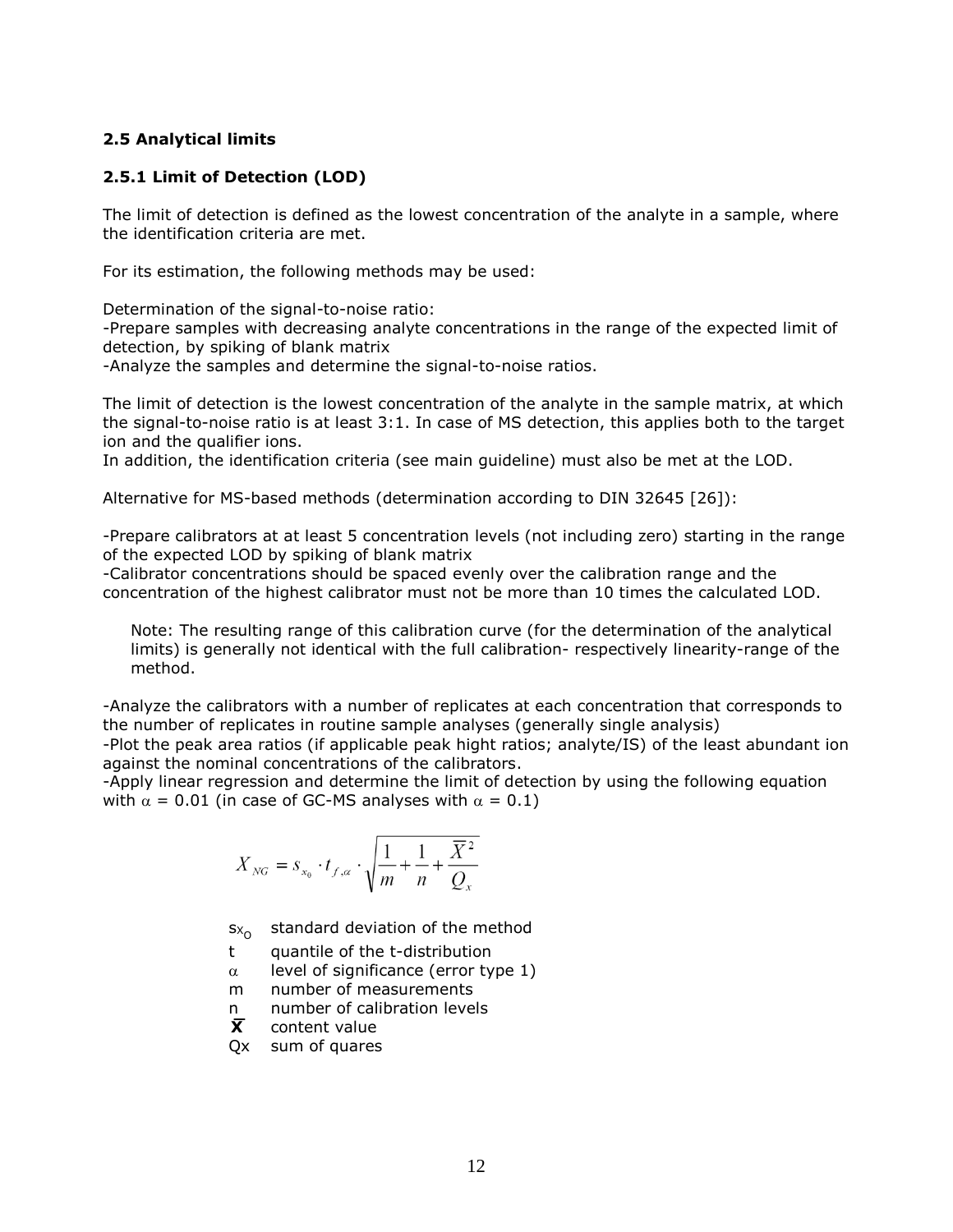# **2.5.2 Limit of Quantification (LOQ)**

The limit of quantification is the lowest concentration of an analyte in the sample matrix, that can be determined with an acceptable bias ( $\pm 20\%$ ) and precision (RSD =20%), or with a predefined relative measurement uncertainty (33%, significance: 99%).

Practical determination:

### **Alternative I (Determination according to DIN 32645 [26])**

The procedure corresponds to the determination of the limit of detection as described in DIN 32645. Both parameters may be determined in one experiment.

-Prepare calibratos at at least 5 concentrations (not including zero) starting in the range of the expected limit of detection by spiking of blank matrix

-Calibrator concentrations should be spaced evenly over the calibration range and the concentration of the highest calibrator must not be more than 10 times the calculated LOD.

Note: The range of this calibration curve (for the determination of the analytical limits) is generally not identical with the full calibration- respectively linearity-range of the method!

-Analyze the calibrators with a number of replicates at each concentration that corresponds to the number of replicates in routine samples (generally single analysis)

-Plot the peak area ratios (if applicable peak hight ratios; analyte/IS) of the target ion against the nominal concentrations of the calibrators.

-Apply linear regression and determine the limit of quantification by using the following equation (k=3 and  $\alpha$ =0.01):

$$
X_{BG} = k \cdot s_{x_0} \cdot t_{f,\alpha} \cdot \sqrt{\frac{1}{m} + \frac{1}{n} + \frac{(X_{BG} - \overline{X})^2}{Q_x}}
$$

| k<br>$s_{X_Q}$                                                | relative uncertainty result<br>standard deviation of the method                                                                                                                                  |
|---------------------------------------------------------------|--------------------------------------------------------------------------------------------------------------------------------------------------------------------------------------------------|
| $\mathbf{t}$<br>$\alpha$<br>m<br>n<br>$\bar{\mathbf{X}}$<br>ß | quantile of the t-distribution<br>level of significance (error type 1)<br>number of measurements<br>number of calibration levels<br>content value<br>probability (error type 2)<br>sum of quares |
|                                                               |                                                                                                                                                                                                  |

-In addition, the limit of quantification may never be lower than the limit of detection. If the calculated limit of quantification is lower than the limit of detection, the limit of detection automatically becomes the limit of quantification.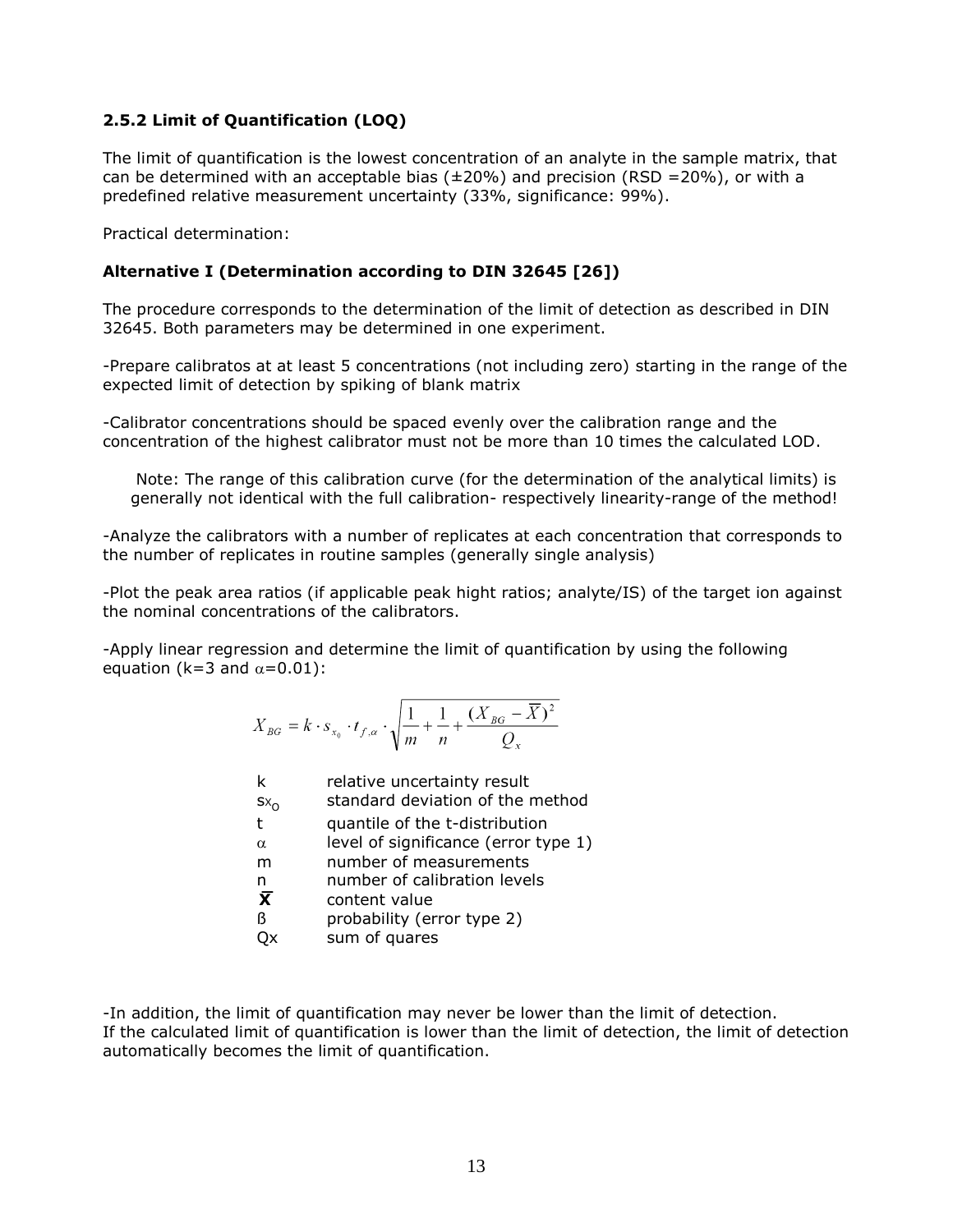# **Alternative II (Determination by using bias- and precision data) after Ref. [20]**

-Prepare a QC sample, independently of the calibrators, with a concentration that corresponds with that of the lowest calibrator by spiking of blank matrix -Replicate analysis of the QC sample (at least n=5) -Determine the bias and repeatability as RSD of the  $\geq$ 5 determinations

-The bias should be within  $\pm 20\%$  and the RSD  $\leq 20\%$ 

#### **2.6 Recovery and extraction efficiency**

#### **2.6.1 Recovery, freely adapted from [12]**

The absolute recovery is defined as the complete transfer of the analyte from the matrix into the final solution to be analysed. It is determined from the ratio of the signals of the same amount of analyte or standard added to a biological sample and to a neat solution that has not been extracted  $(=100\%)$ .

The determination of the recovery is always related to the absolute signals measured. Therefore, it can only be determined for methods, where the substance that is finally measured is available as pure reference substance.

#### **Practical determination:**

#### **Alternative I (Determination of the recovery at two concentrations)**

-Analyze at least six solutions of neat standard solutions as well as at least six extracts, at high and low concentrations

-Present the recovery as the ratio of the absolute signals (peak areas or -if applicable- peak hights) of the extracts to those of the neat standard solutions as a percentage (including standard deviation or 95% confidence interval)

#### **Alternative II (Determination of the recovery over the entire measuring range)**

-Analyze neat standard solutions and extracts at at least six concentrations, spaced evenly over the measuring range.

-Apply regression analysis of the absolute peak areas (if applicable, peak hights) of extracts and neat standard solutions over the entire measuring range.

-Report the recovery as the ratio between the slopes of the regression line of the extracts and the regression line of the neat standard solutions.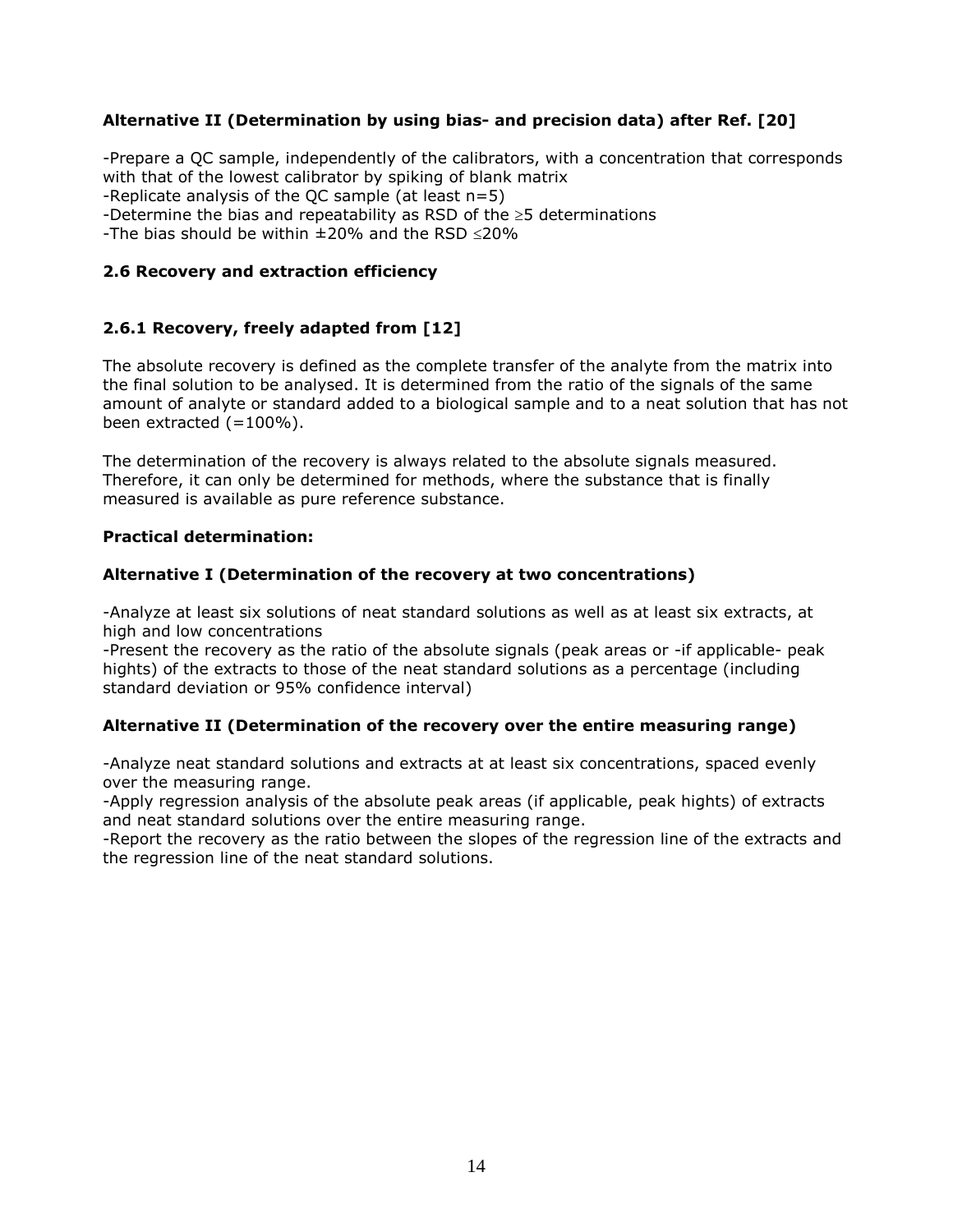# **2.6.2 Extraction efficiency**

The extraction efficiency is defined as the integral transfer of an analyte from a matrix into the primary extract. It is determined from the ratio of the signals of the same amount of analyte or standard added to a biological sample and to a primary extract of a blank matrix sample  $(=100\%)$ .

The determination of the extraction efficiency is especially recommended when the method involves a derivatization step, because the actually measured derivatives are generallynot available as pure reference standards.

#### **Practical determination:**

#### **Alternative I (Determination of the extraction efficiency at two concentrations)**

-Analyze at least 6 control samples at high and low concentrations respectively, adding the analyte and the internal standard only after the extraction to the primary extract (100%). - Analyze at least 6 extracts at high and low concentrations respectively, adding the analyte to the matrix before the extraction, but adding the internal standard only after the extraction to the primary extract.

-The extraction efficiency is calculated as the ratio of the peak area ratios (or, if applicable, the peak hight ratios (analyte/IS)) of the extracts to those of the control samples, as a percentage including standard deviation or confidence interval (95%)).

#### **Alternative II (Determination of the extraction efficiency over the whole measuring range)**

-Analyze at least 6 control calibrators, evenly spaced over the measuring range, adding the analyte and the internal standard to the primary extract only after the extraction (100%). -Analyze at least 6 calibrators, evenly spaced over the measuring range, adding the analyte to the matrix before the extraction, but adding the internal standard only after the extraction to the primary extract.

-Apply regresson analysis to the peak area ratios (or, if applicable, the peak hight ratios) of control calibrators and extracted calibrators

-The extraction efficiency is reported as the ratio of the slopes of the regression lines of the control calibrators as compared to the extracted calibrators.

The extraction should be reproducible and should have high recoveries repectively high extraction efficiencies, preferably over 50% corresponding to a slope of 0.5 of the regression line.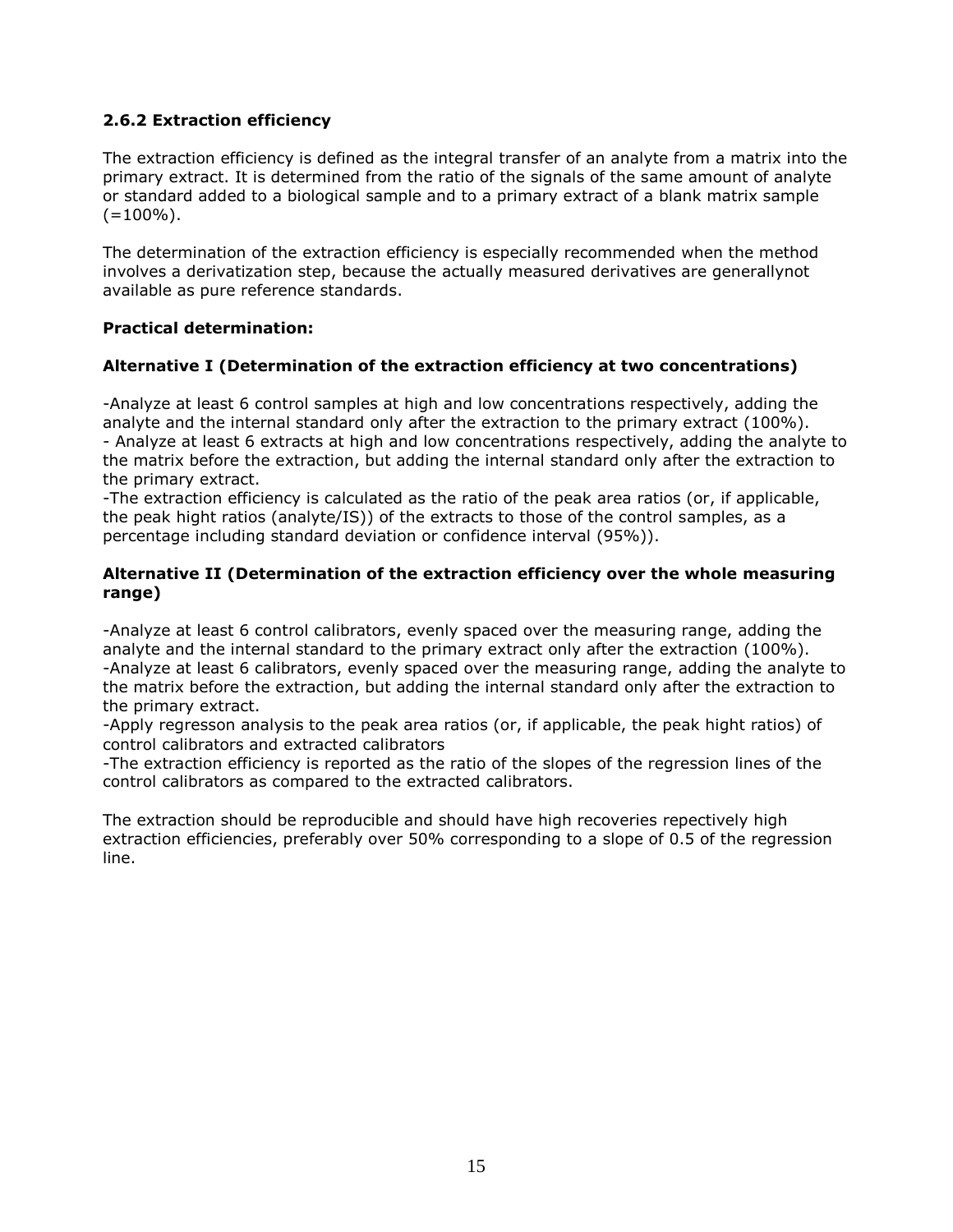# **2.7 Matrix effects and recovery in LC-MS(/MS) methods**

Matrix effects are defined as the direct or indirect change of the absolute ion abundance by the presence of unintended analytes or other interfering substances in the sample. Both suppression (ion suppression) and enhancement (ion enhancement) of the signal can occur.

Practical determination:

-Analyze at least 5 neat standard solutions at both high and low concentrations (controls). -Prepare and extract 5 spiked matrix samples at both high and low concentrations using different blank matrices for each of the 5 samples (spiked matrix samples).

-Prepare 5 spiked blank matrix extracts at both high and low concentrations using the 5 different blank matrices mentioned above (spiked extracts).

-Analyze the controls, the spiked matrix samples and the spiked extracts with LC-MS(/MS). -Calculate the recovery as the ratio of the peak areas (peak hights if applicable) of the spiked matrix samples to those of the corresponding spiked extracts as a percentage (average including standard deviation).

-Calculate the matrix effect as the ratio of the peak areas (peak hights if applicable) of the spiked extracts to those of the controls as a percentage (average including standard deviation).

The acceptance criteria for the recovery are the same as specified in paragraph 2.6.2. The acceptance interval for the average matrix effect is 75-125%. For the standard deviation of the matrix effect, 25% is acceptable when deuterated internal standards are used, and in other cases 15% (20% near the limit of quantification).

# **2.8 Robustness, ruggedness, freely adapted from [20]**

The robustness of an analytical method is a measure of its capability to remain unaffected by small, but deliberate changes in the parameters of the method and shows its reliability under normal use.

#### **3 Immunochemical methods**

The full validation of an immunochemical method is very complex, because of the methodinhertent nonlinearity of the calibration curves, the decisive influence of the shape of the calibration curves on the reliability of the positive/negative decision at the cut-off value, and the susceptibility to unwanted crossreactivities and unspecific binding to matrix components. The validation is generally performed by the manufacturers for those matrices and cut-off values that are specified by them. If the immunochemical method is used within these specifications, a further validation by the user is not necessary. If however the immunochemical method is not used in accordance with the manufacturer's specifications, e.g. when using other matrices and/or other cut-off values than proposed by the manufacturer, or when recommended limits exist for the confirmation analysis, at least the validation experiments described below should be performed. In case of a large deviation from the manufacturer's recommendations, a comprehensive validation study can be essential, which should then be performed in accordance with the guidelines of the US Food and Drug Administration (FDA) [22].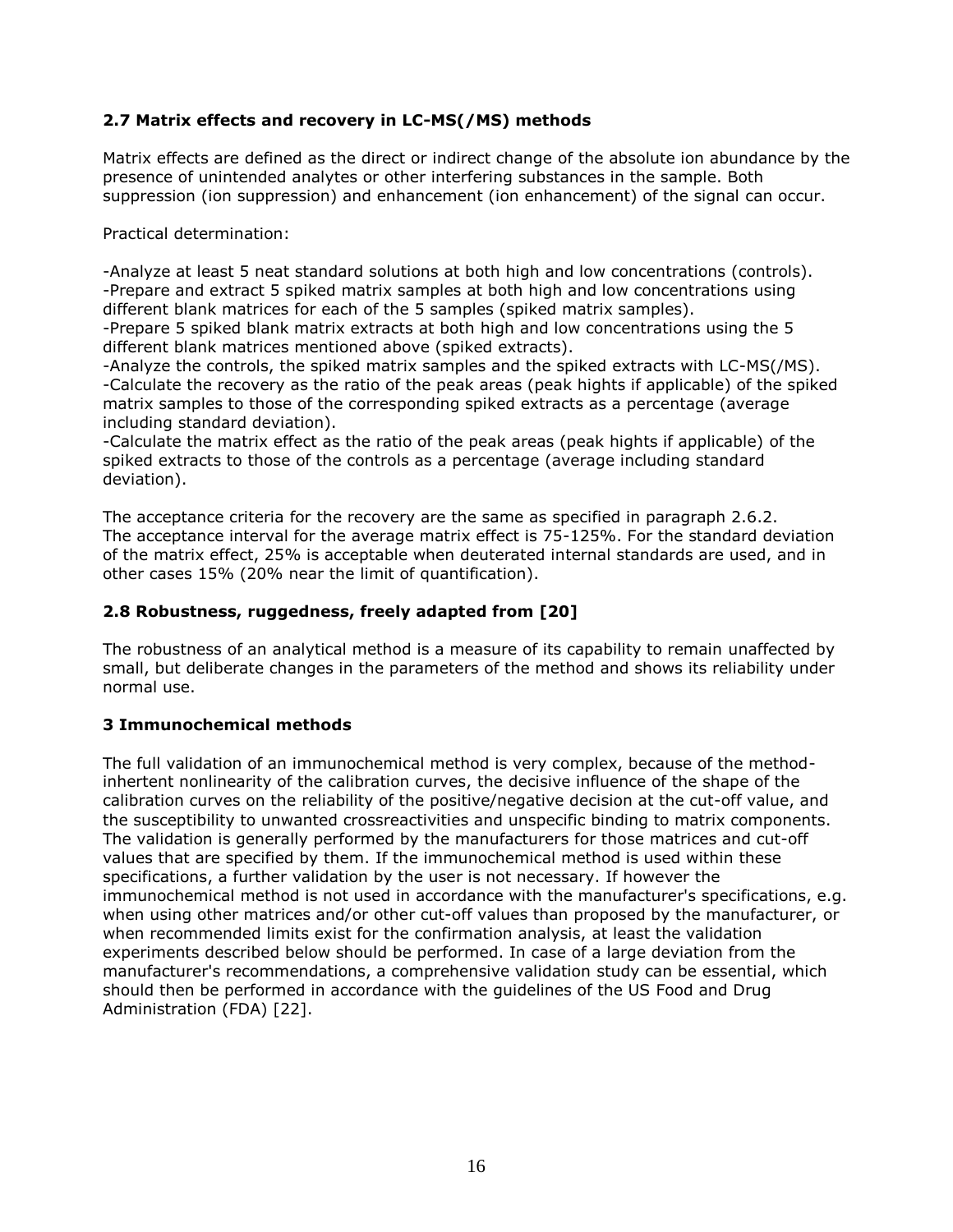# **3.1 Selectivity**

Practical determination:

-Analyze at least 10 blank samples, each from a different batch, with the corresponding immunochemical method (if applicable after sample pretreatment, e.g. enzymatic hydrolysis, protein precipitation, extraction, etc)

None of these blanks should give a positive result.

# **3.2 Adequate Sensitivity**

Immunochemical test are used as preliminary tests for the identification of potentially positive samples. Therefore, positive results should be guaranteed at relevant concentrations of the relevant target analytes.

Practical determination:

-Choose at least 10 authentic samples, for which a concentration in the range of the required limit of quantification of the confirmatory method has been determined by that method. -Analyze the samples mentioned above with the immunochemical method (if applicable, after sample pretreatment, e.g. enzymatic hydrolysis, protein precipitation, extraction, etc). -In case of a test for a drug group, investigate the relevant target analytes separately.

At least 90% of the cases should give a positive immunochemical result.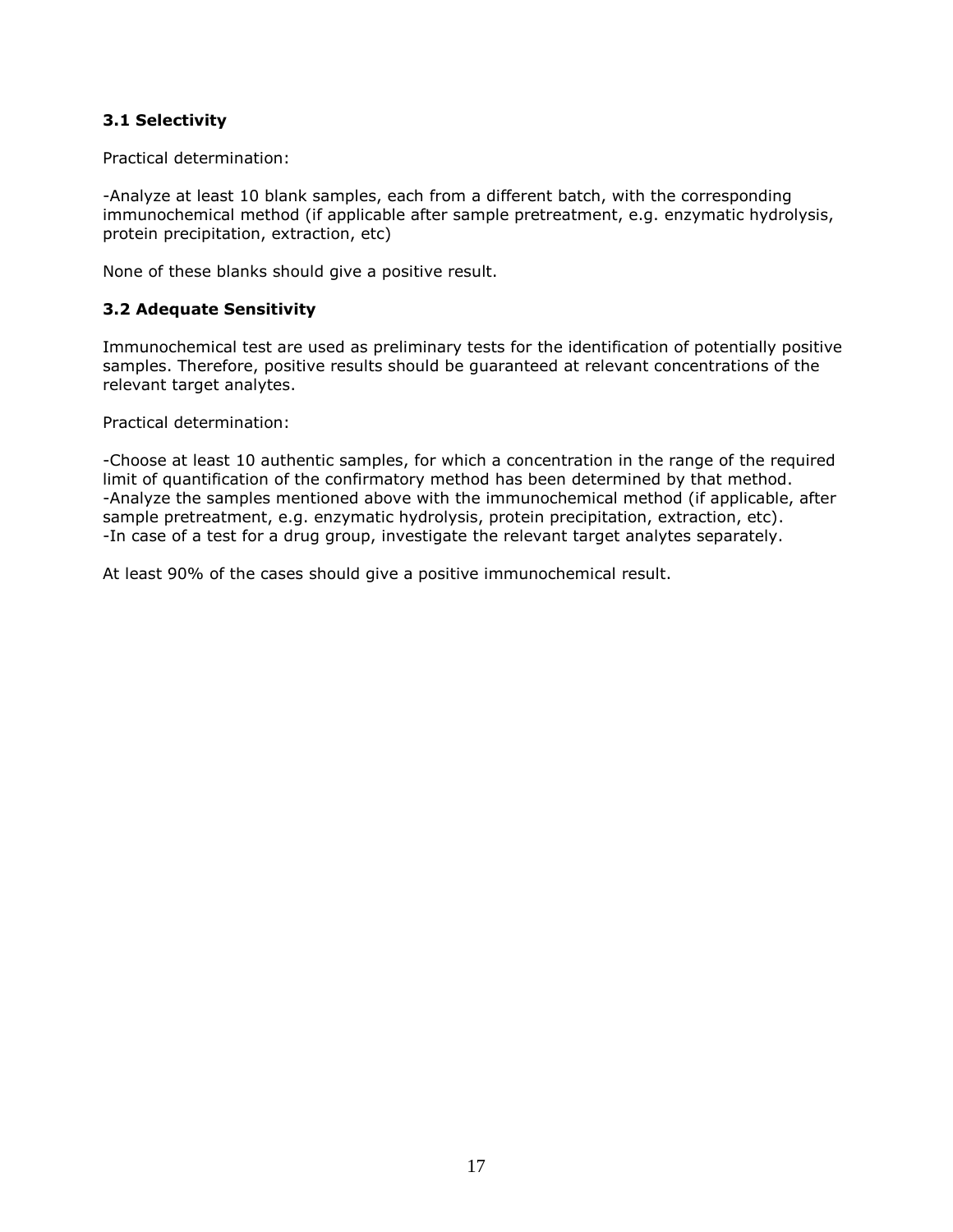# **4 Literature**

[1] Peters FT, Drummer OH, Musshoff F (2007) Validation of new methods. For.Sci.Int. 165:216-224.

[2] Bressolle F, Bromet PM, Audran M (1996) Validation of liquid chromatographic and gas chromatographic methods. Applications to pharmacokinetics. J.Chromatogr.B 686:3-10

[3] Causon R (1997) Validation of chromatographic methods in biomedical analysis. Viewpoint and discussion. J.Chromatogr.B 689:175-180

[4] Dadgar D, Burnett PE (1995) Issues in evaluation of bioanalytical method selectivity and drug stability. J.Pharm.Biomed.Anal. 14:23-31

[5] Dadgar D, Burnett PE, Choc MG, Gallicano K, Hooper JW (1995) Application issues in bioanalytical method validation, sample analysis and data reporting. J.Pharm.Biomed.Anal. 13:89-97

[6] EURACHEM / CITAC. Quantifying Uncertainty in Ananlytical Measurement. 2000.

[7] Hartmann C, Massart DL, McDowall RD (1994) An analysis of the Washington Conference Report on bioanalytical method validation. J.Pharm.Biomed.Anal. 12:1337-1343

[8] Hartmann C, Smeyers-Verbeke J, Massart DL, McDowall RD (1998) Validation of bioanalytical chromatographic methods. J.Pharm.Biomed.Anal. 17:193-218

[9] International Conference on Harmonization (ICH). Validation of Analytical Methods: Definitions and Terminology. ICH Q2 A. 1994.

[10] International Conference on Harmonization (ICH). Validation of Analytical Methods: Methodology. ICH Q2 B. 1996.

[11] International Organization for Standardization (ISO). Accuracy (Trueness and Precision) of Measurement Methods and Results. ISO/DIS 5725-1 to 5725-3. 1994.

[12] Karnes HT, Shiu G, Shah VP (1991) Validation of bioanalytical methods. Pharm.Res. 8:421-426

[13] Kromidas S (2000) Validierung in der Analytik. Wiley-VCH, Weinheim

[14] Lindner W, Wainer IW (1998) Requirements for initial assay validation and publication in J. Chromatography B [editorial]. J.Chromatogr.B 707:1-2

[15] NCCLS (1999) Evaluation of Precision Performance of Chlinical Chemistry Devices; Approved Guideline. NCCLS, Wayne, PA

[16] Penninckx W, Hartmann C, Massart DL, Smeyers-Verbeke J (1996) Validation of the Calibration Procedure in Atomic Absorption Spectrometric Methods. J.Anal.At.Spectrom. 11:237-246

[17] Peters FT, Maurer HH (2001) Bioanalytical method validation – How, how much and why? A review. Toxichem.Krimtech. 68:116-126 (http://www.gtfch.org/tk/tk68\_3/Peters.pdf)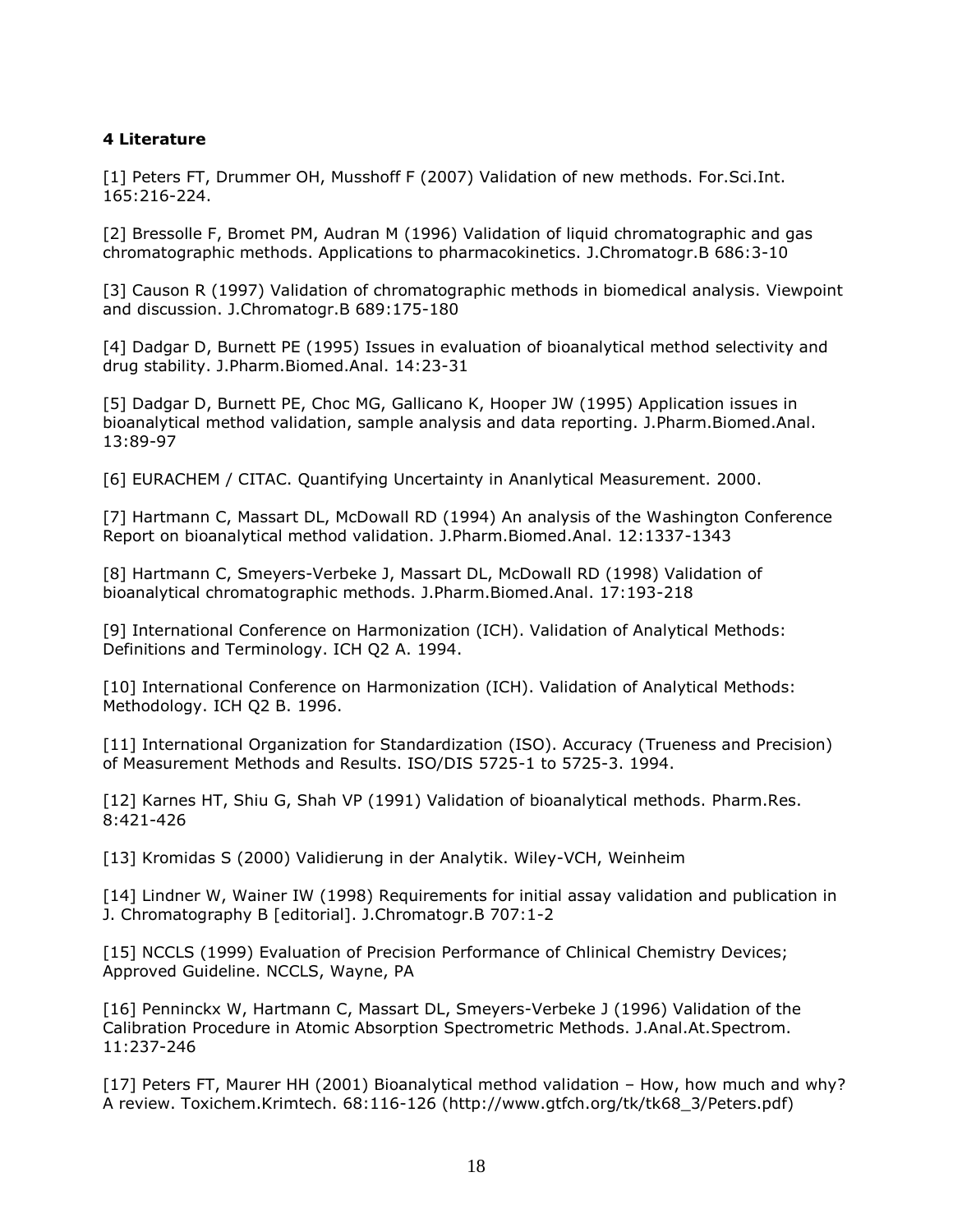[18] Peters FT, Maurer HH (2002a) Bioanalytical method validation – How, how much and why? A review. TIAFT Bulletin 32:16-23

[19] Peters FT, Maurer HH (2002b) Bioanalytical method validation and its implications for forensic and clinical toxicology - A review. Accred.Qual.Assur. 7:441-449

[20] Shah VP, Midha KK, Dighe S, McGilveray IJ, Skelly JP, Yacobi A, Layloff T, Viswanathan CT, Cook CE, McDowall RD, Pittman KA, Spector S (1992) Analytical methods validation: bioavailability, bioequivalence and pharmacokinetic studies. Conference report. Pharm.Res. 9:588-592

[21] Shah VP, Midha KK, Findlay JW, Hill HM, Hulse JD, McGilveray IJ, McKay G, Miller KJ, Patnaik RN, Powell ML, Tonelli A, Viswanathan CT, Yacobi A (2000) Bioanalytical method validation- a revisit with a decade of progress. Pharm.Res. 17:1551-1557

[22] U.S.Department of Health and Human Services, Food and Drug Administration. Guidance for Industry, Bioanalytical Method Validation. 2001. http://www.fda.gov/CDER/GUIDANCE/4252fnl.pdf

[23] Vander-Heyden Y., Nijhuis A, Smeyers-Verbeke J, Vandeginste BG, Massart DL (2001) Guidance for robustness/ruggedness tests in method validation. J Pharm Biomed Anal 24:723- 753

[24] Wieling J, Hendriks G, Tamminga WJ, Hempenius J, Mensink CK, Oosterhuis B, Jonkman JH (1996). Rational experimental design for bioanalytical methods validation. Illustration using an assay method for total captopril in plasma. J.Chromatogr.A 730:381-394

[25] Hubert Ph, Nguyen-Huu J-J, Boulanger B, Chapuzet E, Cohen N, Compagnon P-A, Dewe W, Feinberg M, Laurentie M, Mercier N, Muzard G, Valat L, Rozet E (2007) Harmonization of strategies for the validation of quantitative analytical procedures, A SFSTP Proposal - Part III. J.Pharm.Biomed.Anal. 45:82-96

[26] DIN EN ISO/IEC 32645:1994

#### **5 Date of approval**

This appendix was approved by decision of the Board of the GTFCh on April 1, 2009 and has come into force after publication in "Toxichem + Krimtech". Transitional terms apply until March 31, 2011.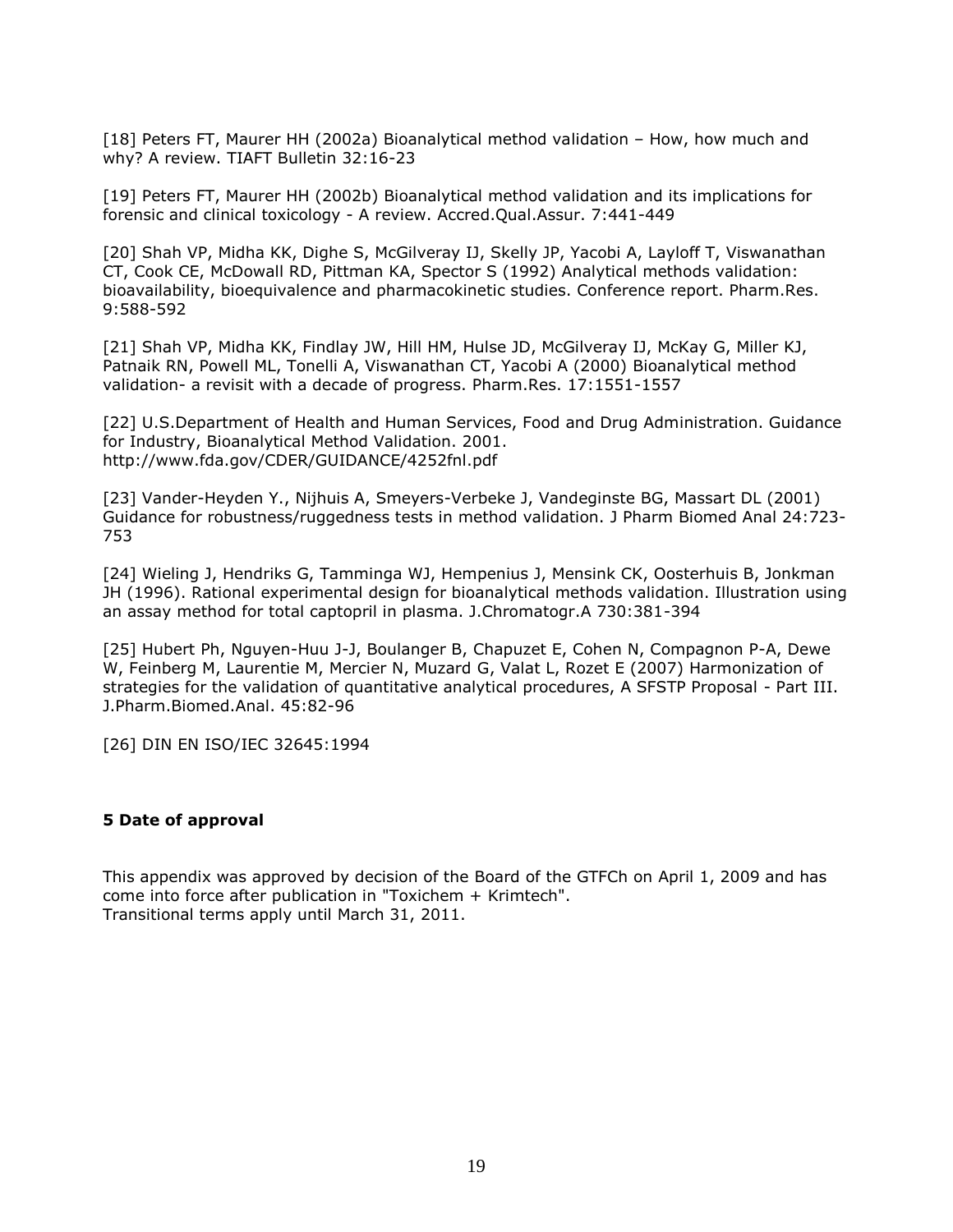### **Appendix I: Calculation of the precision data**

Both methods of calculation that are presented below are basically in accordance with ISO standard 5725-2 (Basic method for the determination of repeatability and reproducibility of a standard measurement method). However, in the ISO standard the time-different intermediate precision is calculated instead of reproducibility.

The equations that are presented here have been partly simplified and thusare only valid for experimental designs where replicate analyses are performed on several days, with a fixed number of analyses per day. If this is not the case, the more complex and generally valid equations from ISO 5725-2 should be used.

#### **A. Calculation from the parameters of one-way ANOVA (included in popular statistical programs like SPSS)**

With this method, the measurement results are evaluated by using one-way ANOVA. The resulting ANOVA table generally contains the mean squares within-groups (in this case: within-days) and between-groups. The repeatability and time-different intermediate precision can be calculated from these parameters by using simple mathematical operations.

# **1. Repeatability**

# **Calculation of the repeatability variance**

# $S^2$ <sub>r</sub> = MS<sub>wg</sub>

**S<sup>2</sup> <sup>r</sup>** Repeatability variance **MSwg** Mean squares within groups (days)

# **Calculation of repeatability from repeatability variance**

$$
\text{RSD}_r[%] = \frac{\sqrt{s_r^2}}{\overline{X}} \cdot 100 = \frac{\sqrt{\text{MS}_{wg}}}{\overline{X}} \cdot 100
$$

**RSD<sup>r</sup>** Repeatability (precision)

**S<sup>2</sup> <sup>r</sup>** Repeatability variance

Average of all measurements  $\overline{\mathbf{x}}$ 

**MSwg** Mean squares within groups (days)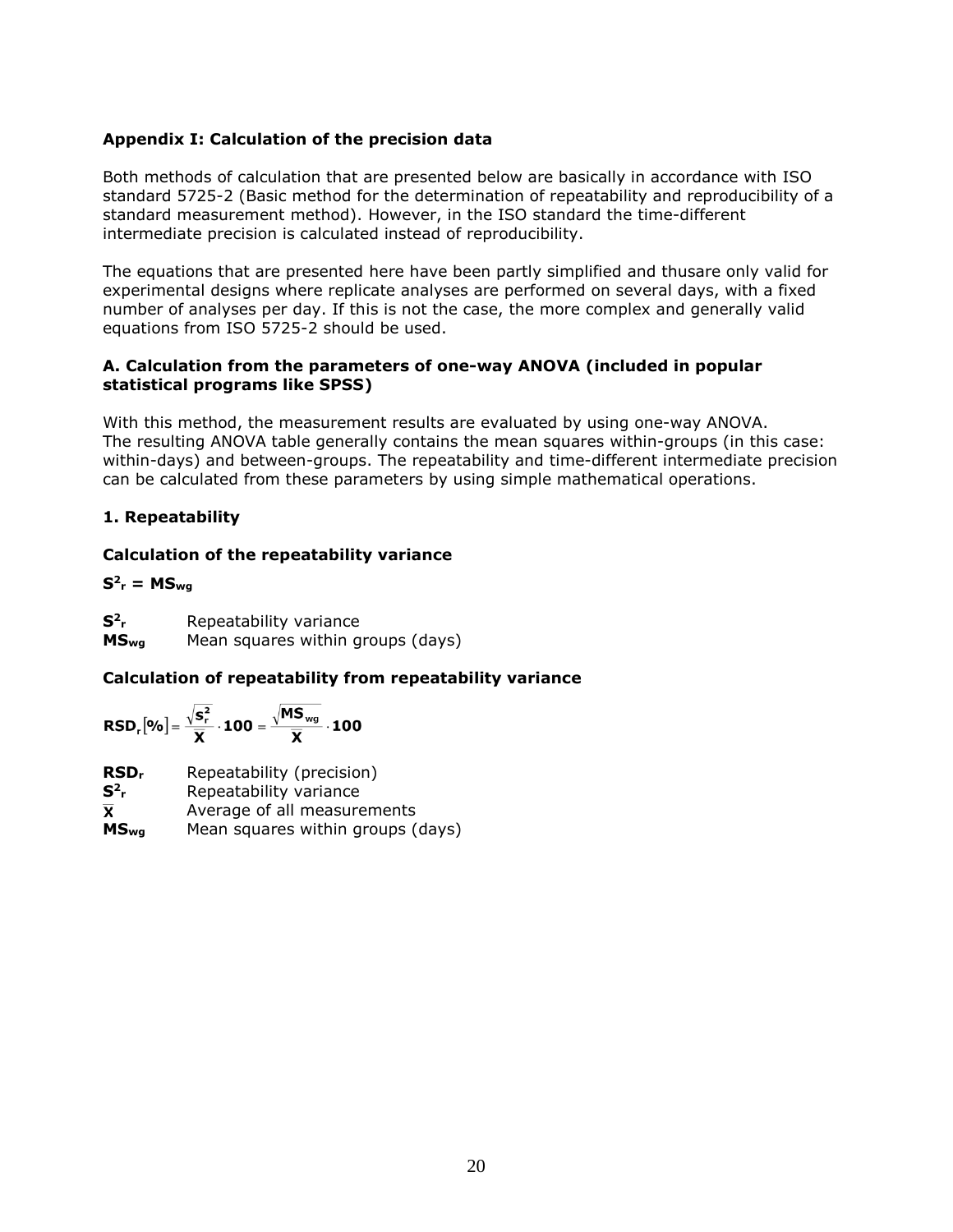### **2. Time different intermediate precision**

#### **Calculation of the variance between days**

$$
s_t^2 = \frac{MS_{bg} - MS_{wg}}{n}
$$
\n
$$
S_{tb}^2
$$
\n
$$
MS_{bg}
$$
\n
$$
MS_{bg}
$$
\nMean squares between groups (days)  
\n
$$
MS_{wg}
$$
\nMean squares within groups (days)  
\n
$$
N = \frac{1}{2}
$$
\nNumber of repetitions per day (n=2 for the proposed study design)

*Note:*

In case the calculation gives a negative result for  $s^2$ <sub>t</sub>, the result is set to zero.

# **Calculation of time-different intermediate precision**

| $\text{RSD}_{(T)}[%] = \frac{\sqrt{s_t^2 + s_r^2}}{\overline{x}} \cdot 100$ |                                       |
|-----------------------------------------------------------------------------|---------------------------------------|
| RSD(T)                                                                      | Time-different intermediate precision |
| $S^2_t$                                                                     | Variance between days                 |
| $S^2$ <sub>r</sub>                                                          | Repeatability variance                |
| $\overline{\mathbf{x}}$                                                     | Average of all measurements           |

# **B. Direct calculation from measurements**

With this procedure, the repeatability and intra-laboratory precision are calculated directly from the measurements.The formulas that apply are considerably more complex, but they can be handled by using programs like MS Excel and Valistat (www.arvecon.de).

# **1. Repeatability**

# **Calculation of the repeatability variance**

$$
\textbf{s}_\mathrm{r}^2 = \frac{\sum\limits_{\mathrm{i=1}}^{\mathrm{p}}\;\sum\limits_{\mathrm{k=1}}^{\mathrm{n}}\big(\textbf{x}_{\mathrm{i}\mathrm{k}}-\overline{\textbf{x}}_{\mathrm{i}}\big)^2}{\textbf{p}\cdot\big(\textbf{n}-\textbf{1}\big)}
$$

| $\mathbf{S}^2$ r | Repeatability variance |  |
|------------------|------------------------|--|
|                  |                        |  |

- **p** Number of days (in the proposed study design n=8)
- **n** Number of repetitions per day (n=2 for the proposed study design)
- **xik** Measurement k on day i
- $\overline{\mathbf{X}}$ Average of the n measurements on day i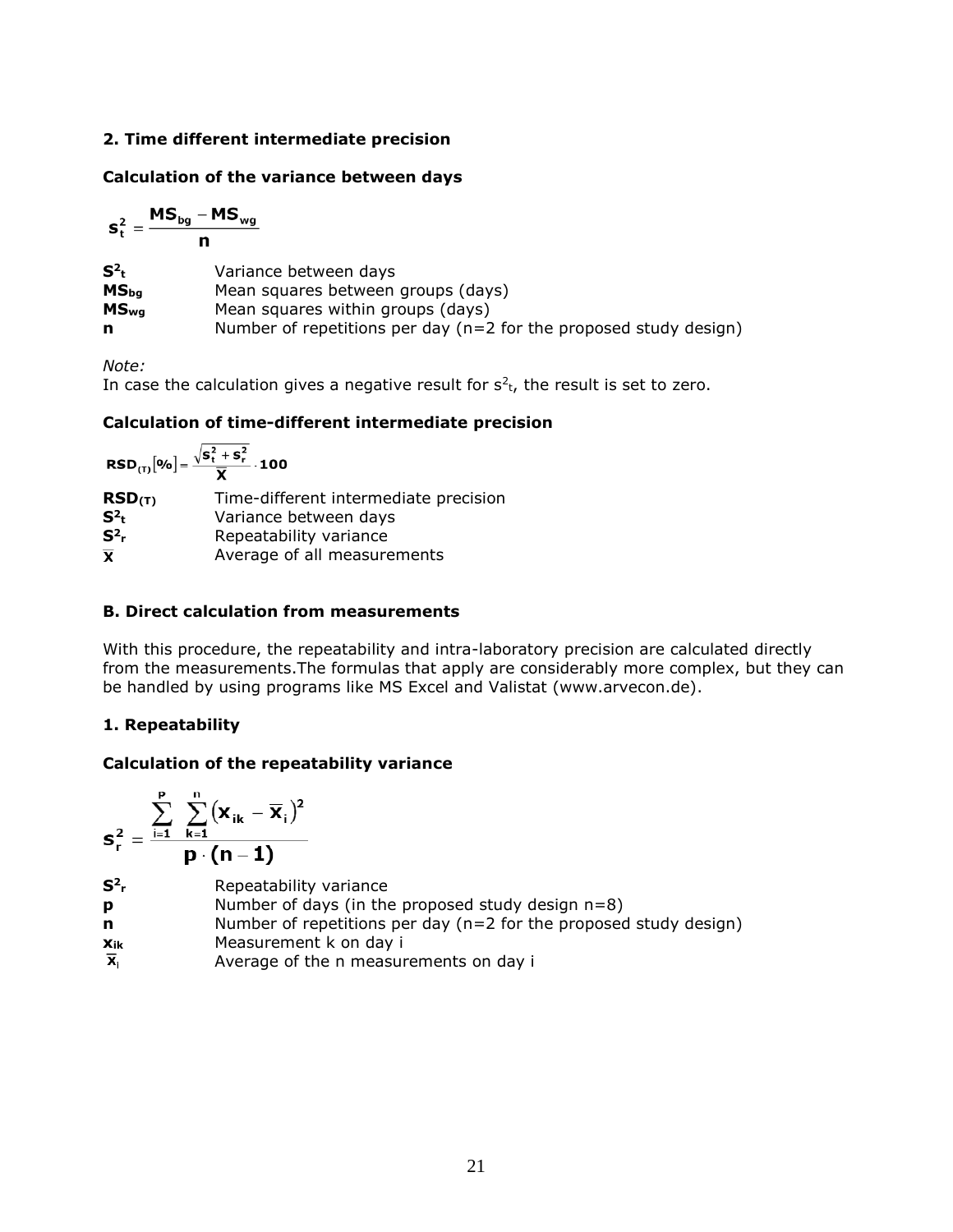#### **Calculation of repeatability from repeatability variance**

$$
RSDr[%]=\frac{\sqrt{s_r^2}}{\overline{X}}\cdot 100=\frac{\sqrt{\sum_{i=1}^{p}\sum_{k=1}^{n}(x_{ik}-\overline{x}_i)^2}}{\overline{X}}\cdot 100
$$

| RSD <sub>r</sub>          | Repeatability (precision)                                            |
|---------------------------|----------------------------------------------------------------------|
| $S^2$ <sub>r</sub>        | Repeatability variance                                               |
| $\overline{\mathbf{X}}$   | Average of all measurements                                          |
| p                         | Number of days (in the proposed study design $n=8$ )                 |
| n                         | Number of repetitions per day ( $n=2$ for the proposed study design) |
| Xik                       | Measurement k on day i                                               |
| $\overline{\mathbf{x}}_i$ | Average of the n measurements on day i                               |

# **2. Time-different intermediate precision**

#### **Calculation of time-different intermediate precision**

$$
s_t^2 = \frac{\sum_{i=1}^p (\overline{x}_i - \overline{x})^2}{p-1} - \frac{s_r^2}{n}
$$

| $S^2$                     | Variance between days                                                |
|---------------------------|----------------------------------------------------------------------|
| $\overline{\mathbf{x}}_i$ | Average of the n measurements on day i                               |
|                           | Average of all measurements                                          |
| p                         | Number of days (in the proposed study design $n=8$ )                 |
| $S^2$                     | Repeatability variance                                               |
| n                         | Number of repetitions per day ( $n=2$ for the proposed study design) |
|                           |                                                                      |

*Note:*

In case the calculation gives a negative result for  $s<sup>2</sup>$ <sub>t</sub>, the result is set to zero.

# **Calculation of time-different intermediate precision**

$$
\text{RSD}_{(\text{T})}\big[\text{%}\big] = \frac{\sqrt{s_t^2+s_r^2}}{\overline{X}}\cdot\textbf{100}
$$

**RSD(T)** Between-day intra-laboratory precision **S<sup>2</sup>** Variance between days  $S^2$ <sub>r</sub> **<sup>r</sup>** Repeatability variance Average of all measurements $\overline{\mathbf{x}}$